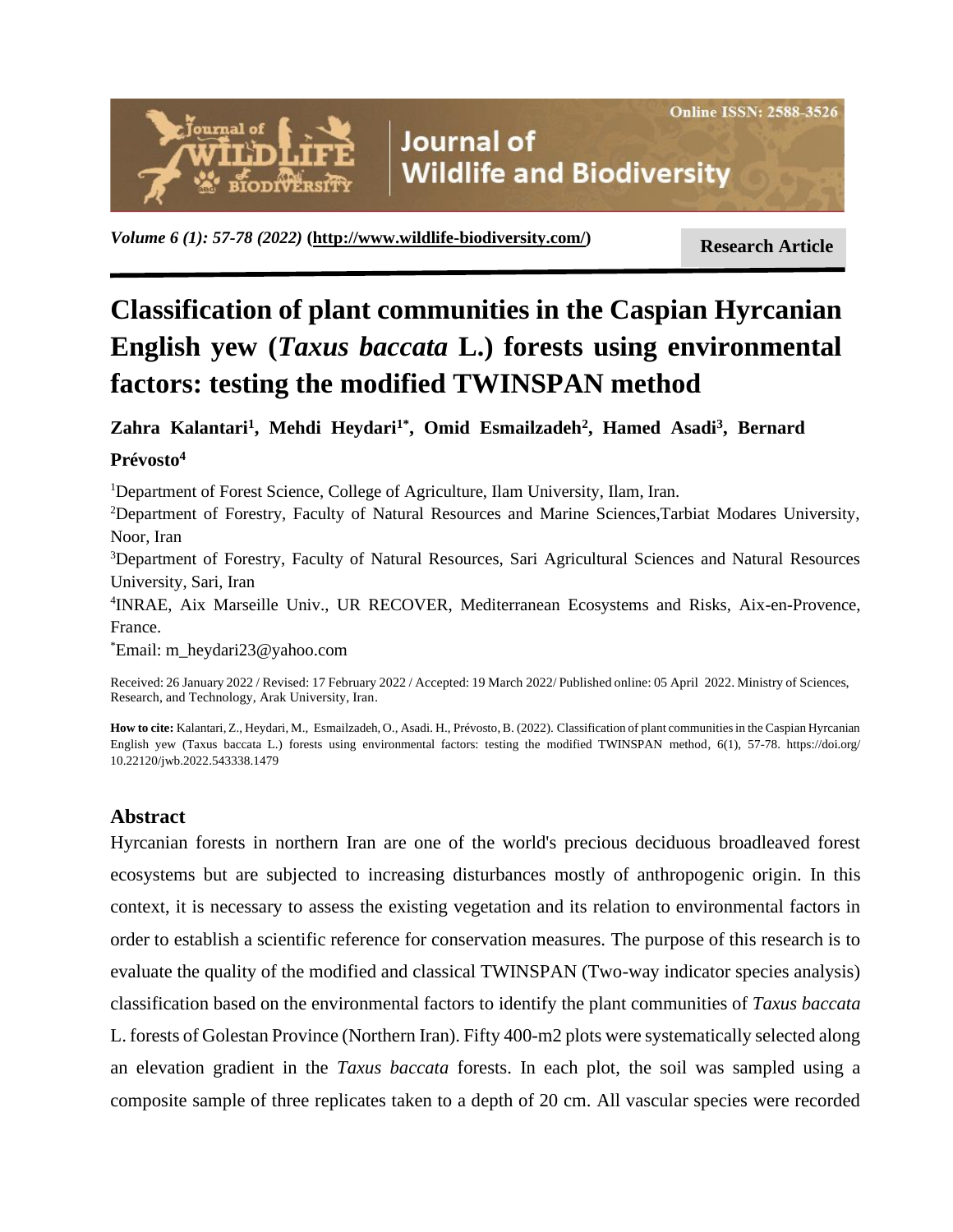on each plot according to Braun-Blanquet's method. In total, 56 plant species belonging to 48 genera and 34 families were recorded in spring 2018. The comparison of the results of modified and classical TWINSPAN showed that the modified TWINSPAN did not change the classification logic, but introduced more flexibility in the hierarchy of the division. It was also found that the compliance rate of the results provided by the classical TWINSPAN method was lower than the modified method. Using modified TWINSPAN, Detrended correspondence analysis (DCA), and Redundancy analysis (RDA), we determined four floristic groups in the *Taxus baccata* habitat. The first (*Carpinus betulus*) and second (*Taxus baccata*) groups were located at low altitudes and soil contents in silt and clay were higher than in the other groups. In contrast, the third (*Quercus castaneifolia*) and the fourth (*Juniperus communis*) groups were located next to each other at higher altitudes and southwestern aspects, on steeper slopes and soils that exhibited a high pH and a high sand content. We found close relationships between the distribution of vegetation groups of *Taxus baccata* habitat with edaphic and physiographic factors using the RDA method. To conclude, the modified TWINSPAN offers a more efficient and flexible method to identify vegetation communities. This is the first step to implementing future management and ecological restoration measures in habitats of high ecological value such as yew forests.

**Keywords**: [Environmental filtering,](https://www.mdpi.com/1999-4907/9/1/19) Ecological species group, DCA, Forest

#### **Introduction**

There is a close relationship between the vegetation composition of the ecosystem and the functioning of the different components of this ecosystem (Lavorel and Garnier, 2002; Vilàet al., 2011). Therefore, the classification and ordination of forest habitats and the study of the relationship between vegetation and environmental factors with different appropriate techniques (Woldewahid et al., 2007; Adams et al., 2019) is of major interest to ecologists around the world. In fact, these studies aim at providing valuable information for the management, protection, and regeneration of plant species, especially rare and endangered species (Adel et al., 2014; Siben et al., 2016; Al Harthy and Grenyer, 2019). They are especially needed for areas with high ecological importance such as the northern forests of Iran. These forests known as Hyrcanian mixed forests, are one of the world's unique deciduous broad-leaved forest ecosystems (Pejman, et al., 2018; Kooch et al., 2015) and are similar to broad-leaved forests typical of Central Europe (Marvie-Mohadjer, 2006). They are the habitat of endemic and rare species, some of which have a global reputation (Naqinezhad et al., 2012) and have a prominent place in terms of species diversity, economic, social, soil conservation, and carbon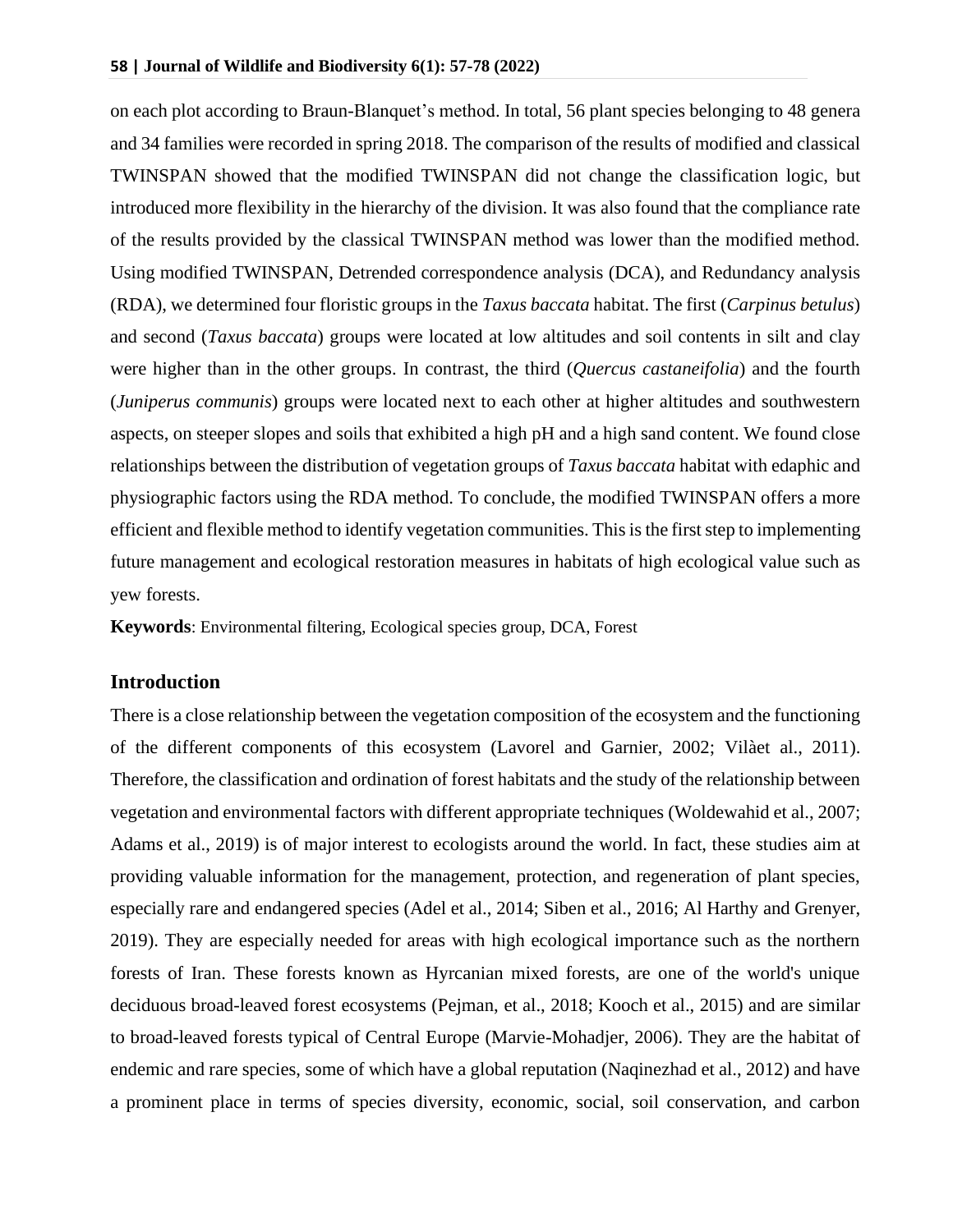sequestration (Amirnejad et al., 2006; Adel et al., 2013; Moghimian et al., 2013). The yew (*Taxus baccata* L.) occurs throughout the [temperate zone](https://www.sciencedirect.com/topics/agricultural-and-biological-sciences/temperate-zones) of the [Northern Hemisp](https://www.sciencedirect.com/topics/earth-and-planetary-sciences/northern-hemisphere) re and is one of the native needle-leaf species, which naturally grows in these forests (Gegechkori et al., 2018). The assessment of the *Taxus baccata* and its habitat is of major importance due to the highly prominent position of this species in terms of dendrochronology, long-living, extinction, very low regeneration, and extensive geographic distribution in the world (Keunecke et al., 2008; Benham et al., 2016).

Among all the techniques used to assess plant communities' classification, the modified TWINSPAN method has been proposed in recent years as an efficient tool for the classification of vegetation (Roleček et al., 2009). In this method, the separation of homogeneous groups is avoided at higher levels of classification. At each level, the group with the highest heterogeneity is divided into two groups, and the other groups are transferred to the next level without change (Uğurlu et al., 2012; Davydova et al., 2019). Therefore, the number of groups (clusters) in this method, unlike the classical TWINSPAN method, does not necessarily increase in powers of two. So, in this method, the researcher can create a cluster or group as desired. In other words, the modified TWINSPAN method has more flexibility in choosing the groups in the classical method.

For instance, in Beech forests of northern Iran, Adel et al. (2014) investigated the relationship between plant ecological groups and environmental factors using Canonical Correspondence Analysis (CCA), Detrended Correspondence Analysis (DCA), and TWINSPAN techniques. They showed that elevation, slope, aspect, nitrogen, phosphorus, potassium, salinity, acidity, and soil texture played significant roles in the segregation of plant ecological species groups. Similarly, Bazdid Vahdati et al. (2014) using the modified TWINSPAN method in a temperate deciduous forest in northern Iran showed that slope, aspect, elevation, soil texture, and organic matter were the most effective factors in the segregation of ecological species groups. They also showed that the species diversity of ecological groups was decreasing with increasing elevation. Mirzaei et al. (2017), using classical TWINSPAN and CCA, segregated four ecological species groups in oak forests in Iran based on plant composition and physiographic and soil factors, and indicated that among these groups, regeneration of woody species has a different distribution.

The main objective of this study is to test the modified TWINSPAN method in the classification of ecological groups of *Taxus baccata* stands using environmental factors. More specifically, we have compared this method with the classical TWINSPAN method, which is currently the most widely used method (Roleček et al., 2009; Kim et al., 2016; Mirzaei et al., 2017). The classification was applied to the *Taxus baccata* forests as so far few studies have been provided on the vegetation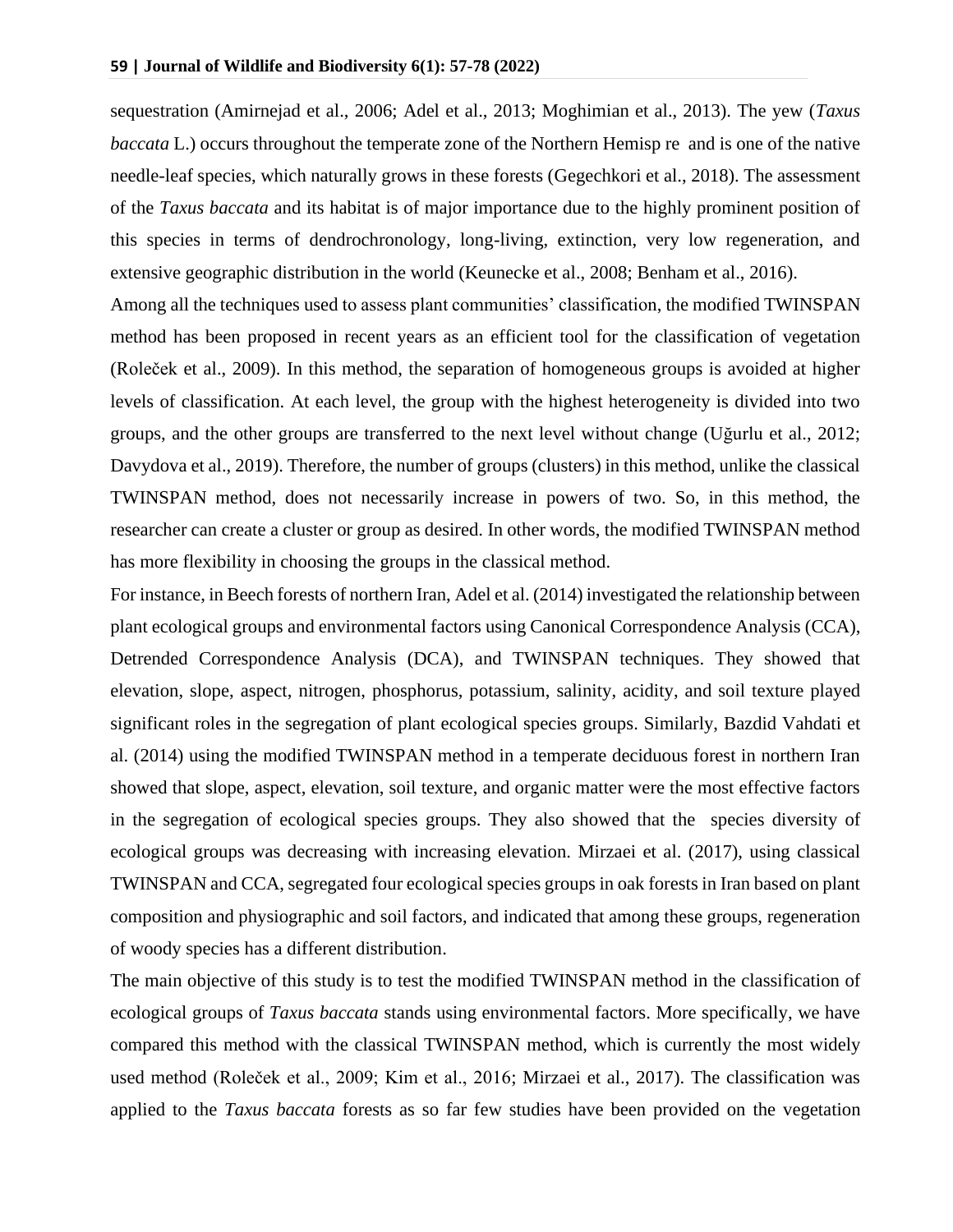composition of this valuable habitat submitted to increasing anthropogenic pressure. The objectives of this study are 1) identify the ecological species group of the *Taxus baccata* habitat based on physiographic characteristics and physical and chemical properties of the soil, 2) compare the results given by the modified TWINSPAN method with the classical method.

#### **Materials and methods**

#### *Study area*

The studied site (118 ha) is located in Aliabad-e-Katul County in Golestan Province (north of Iran). This area is dominated by a mixed deciduous forest but also offers one of the largest collections of *Taxus baccata* in the world (Fig. 1). The elevation ranges from 1200 to 1650 m a.s.l. and the slope from 30º to 85º. Slope aspects were mainly north- and south-facing. The dominant species is *Taxus baccata* accompanied by many other woody species such as *Carpinus betulus*, *C. schuschaensis, Quercus castaneifolia*, *Juniperus communis*, *Prunus avium, Tilia rubra*, and *Cornus australis.* The dominant type of humus in these sites is a carbonate and lime-rich humus. Soil pH varies from 7 to 7.5 in the first upper layer. The average annual temperature is 17.9 ° C and the average annual precipitation is 415 mm. According to the long-term climatic data (2007–2018) of the nearest meteorological station to the study area  $(\leq 4 \text{ km}, \text{ Aliabad-e-Katul station})$ , the driest month is July with rainfall of 8 mm. In March, the precipitation peaks at an average of 77 mm. August and January are the hottest and coldest months with average temperatures of 28.3 °C and 8.5 °C, respectively.



**Figure 1.** The study area location in Iran and Golestan Province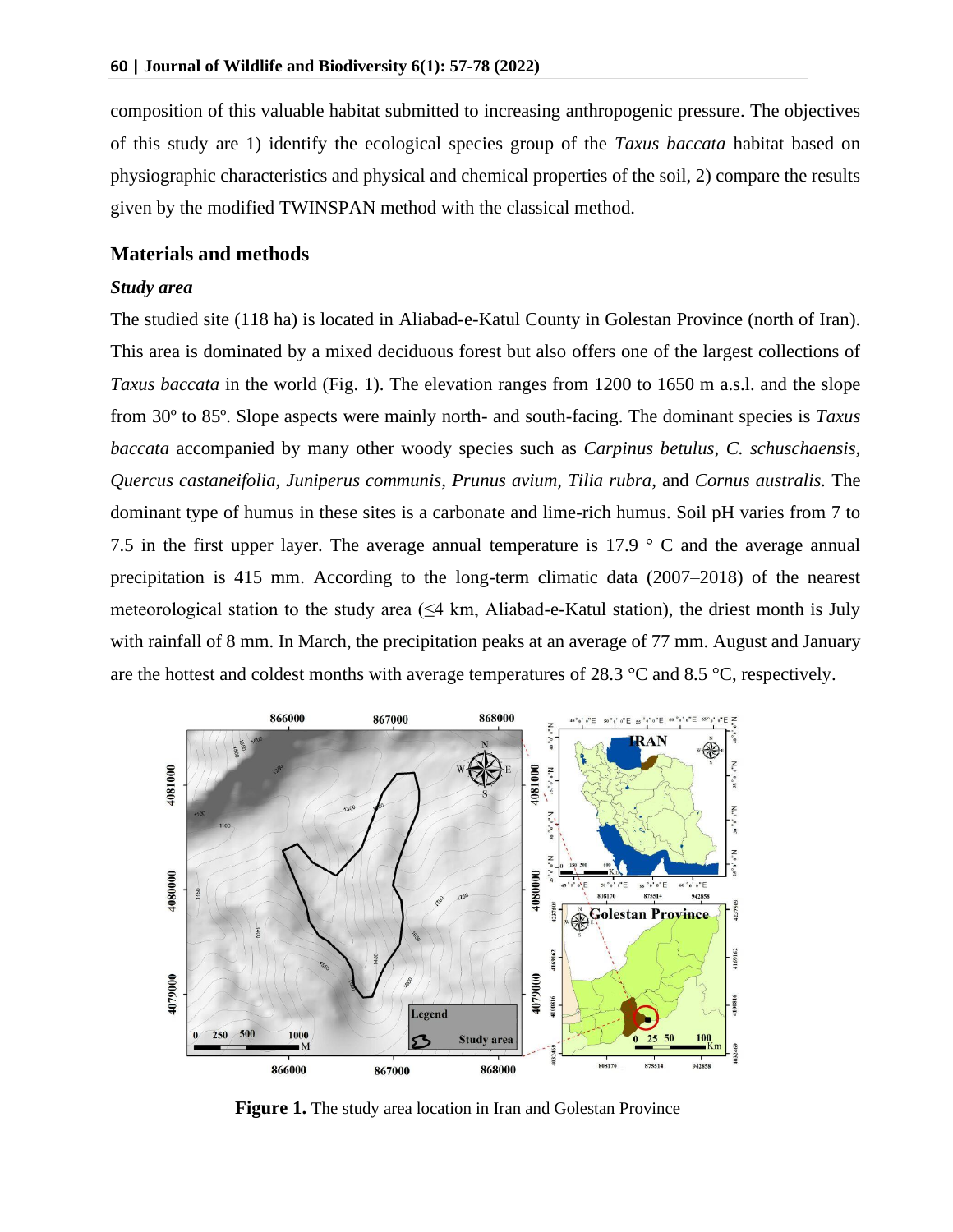#### *Experimental design and data collection*

We used nine transects approximately 500–1500 meters long located along the elevation gradient (perpendicular to the contour lines). In order to best capture the variation of vegetation and environmental factors along the elevation gradient, we sampled a total of 50 square plots (20 m  $\times$  20 m) distributed at intervals of 200 and 400 m from each other along the transects. In each plot, environmental properties slope, aspect, elevation, and geographic location were recorded. For the aspect, we applied the transformation proposed by Dobrović et al. (2006) and coded it from 0 to 2. Abundance and dominance for each species were estimated using the Braun-Blanquet scale (Müller-Dombois and Ellenberg, 1974) during the period of peak vegetative growth (i.e. spring 2018), and each species was identified according to the available literature (Ghahraman, 2000; Rechinger, 1963-2010). In order to investigate the relationship between soil factors and plant communities of the habitat, three soil subsamples were collected in each plot at a depth 0–20 cm using a 5 cm diameter auger and mixed to form one composite soil sample. Soil samples were air-dried and sieved to 2 mm. For each sample, we measured soil organic carbon (SOC) by dichromate oxidation using the Walkley-Black method (Nelson and Sommers, 1982), and total N by Kjeldahl digestion (Bremner, 1996). Soil pH was measured electrometrically (in H2O, 2:1 v/m) and soil texture was measured using a hydrometer (Bouyoucos, 1962).

#### *Statistical analysis*

In this study, the modified TWINSPAN method (Roleček et al., 2009) was used for the classification and identification of the groups of the *Taxus baccata* vegetation database (using the Juice software package (Tichý, 2002). In this study, the degree of heterogeneity in each cluster is calculated using the total inertia (Greenacre, 2000). DCA analysis was used to determine the range of species variation along with the ordination (Gauch and Hill, 1980). To determine the relationship between vegetation composition and environmental factors, a Redundancy Analysis (RDA) was used with regard to the DCA axis length.  $(\leq)$ . First, in order to eliminate the bias effect in species or variables with the highest variance, standardization of plant composition data and environmental data was performed based on the maximum values of the numerical values of the species and each of the environmental variables. Multivariate analysis was done using CANOCO for windows software (ter Braak and Smilauer, 1998). Indicator species analysis calculates the Indicator Values for each species in each of the classified groups by combining the relative abundance (equation 1) and relative frequency (equation2) of plant species in each ecological group (Dufrêne and Legendre, 1997). Accordingly,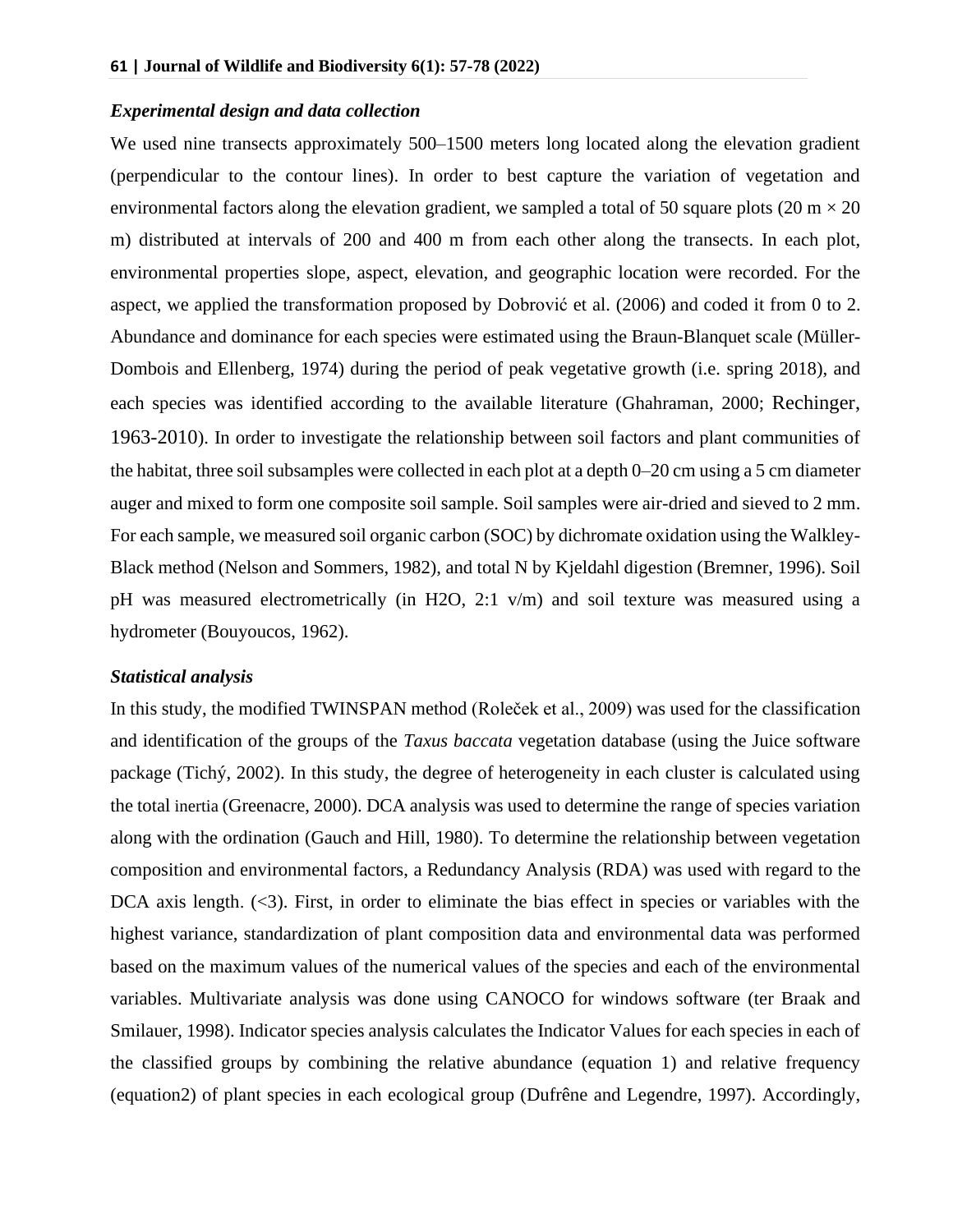the species' fidelity to the specific group is determined (Dai et al., 2006). In this analysis, the introduction of the indicator species of each group is done based on the Indicator Values Model or IVM developed by Dufrene and Legendre in 1997 and obtained by equation (3) (McCune and Mefford, 1999).

$$
R A_{ik} = \frac{\sum_{k=1}^{n} A_{jk}}{\sum_{k=1}^{n} A_k}
$$
 equation 1  

$$
R F_{jk} = \frac{F_{jk}}{n_k}
$$
 equation 2

$$
IV_{JK} = R A_{JK} \times R F_{JK} \times 100
$$
 *equation 3*

test. These analyses were performed using the SPSS version 21 software.

Where IV<sub>ik</sub>= Indicator value of J species in the group;  $A_{ik}$ =Abundance of j species in group k; F<sub>ik</sub>= Frequency of j species in group k;  $RA_{ik}=$  Relative abundance of j species in group k;  $RF_{ik}=$  Relative frequency of j species in group K;  $n_k$  = number of species in the group k; n= total number of species Composition and structure of plant communities, especially in mountainous areas, are largely controlled by topographic and soil characteristics (e.g. Pielech et al., 2015; Dearborn et al., 2017; Mirzaei et al., 2017). Therefore, we used cluster analyses based on a large set of various environmental factors to evaluate the quality of the modified and classical TWINSPAN (Esmailzadeh et al., 2015). In this regard, the Chi-square goodness-of-fit test  $(\chi^2)$  and tests of independence in the contingency table were used to evaluate the compliance of each TWINSPAN method with the cluster analysis grouping results. Also, the Kappa coefficient was used to evaluate the compliance rate. Cluster analysis was performed using the Euclidean distance coefficient and Ward's method in PC-ORD software version 4. In the cluster analysis, an equivalent level was considered for increasing the similarity with the TWINSPAN grouping. Differences in physiographic and soil variables between ecological groups were assessed by one-way ANOVA test and Duncan's multiple range post hoc test was used for mean comparison. The normality of data was assessed using the Kolmogorov-Smirnov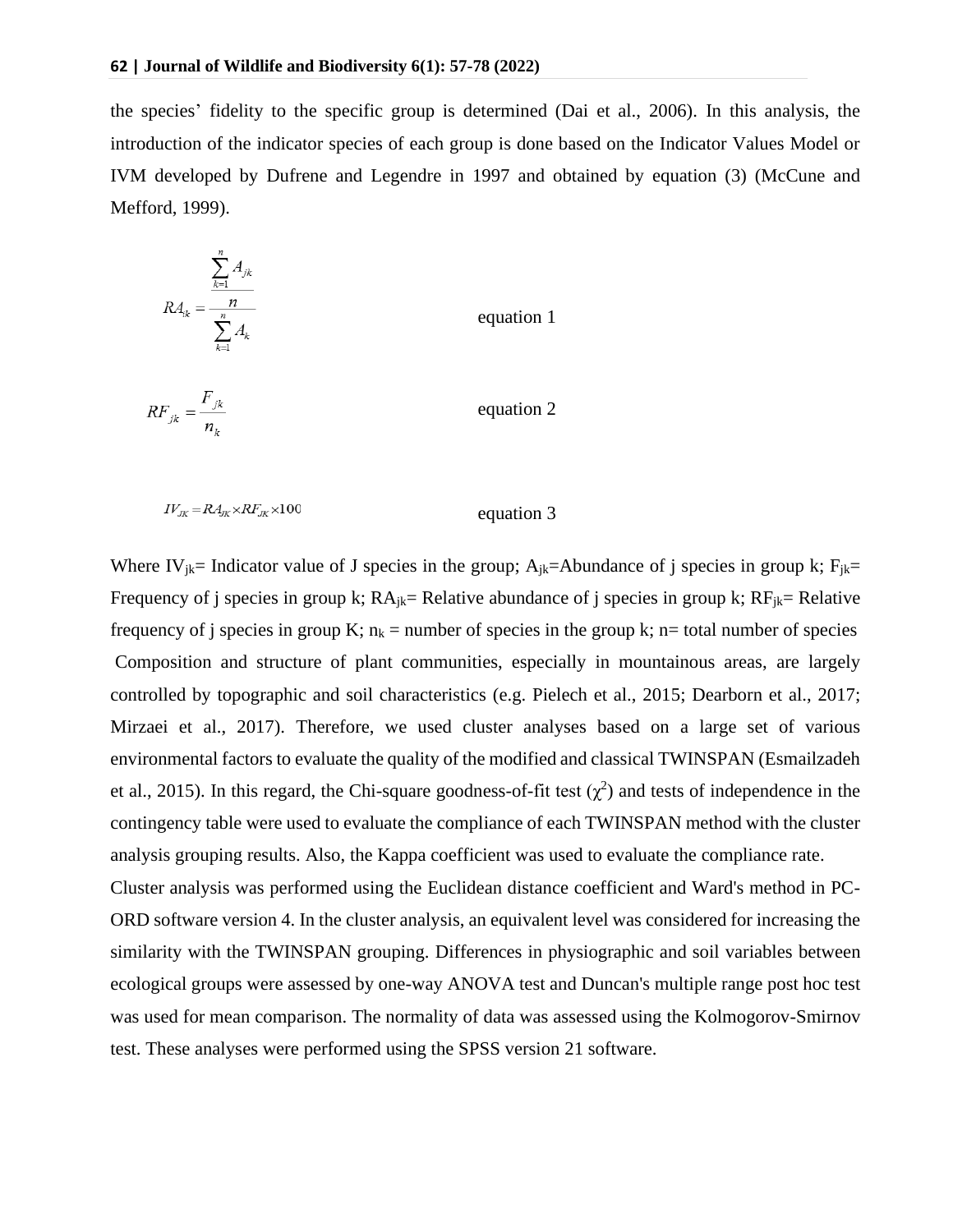#### **Results**

Using the classical TWINSPAN analysis, four clusters were produced based on the percentage cover values of 56 plant species transformed using four cut levels (Fig 2 a). Also, in the classification of ecological species groups of habitats, four primary ecological groups at the fourth cut-off level were identified and separated using the modified TWINSPAN method based on the total variance function (Fig. 2 b). The presentation of the plots and ecological groups derived from the modified TWINSPAN classification method in the DCA ordination diagram (Fig. 3) showed that the plots of the four groups of modified TWINSPAN in DCA analysis have their own margin and are distinct from each other. The comparison of compliance rates of the dendrograms produced by the modified and the classical TWINSPAN classifications with cluster analysis (based on environmental factors) showed that the weighted compliance rates of the former (43.57 %) were higher than that of the later (16.69 %) (Fig 4 a, b and Table 1).



**Figure 2.** Classification dendrogram of units of habitat by classical TWINSPAN analysis (a) and modified TWINSPAN analysis (b);  $\circ$  : group 1, : group 2,  $\pm$  : group 3,  $\ast$  : group 4.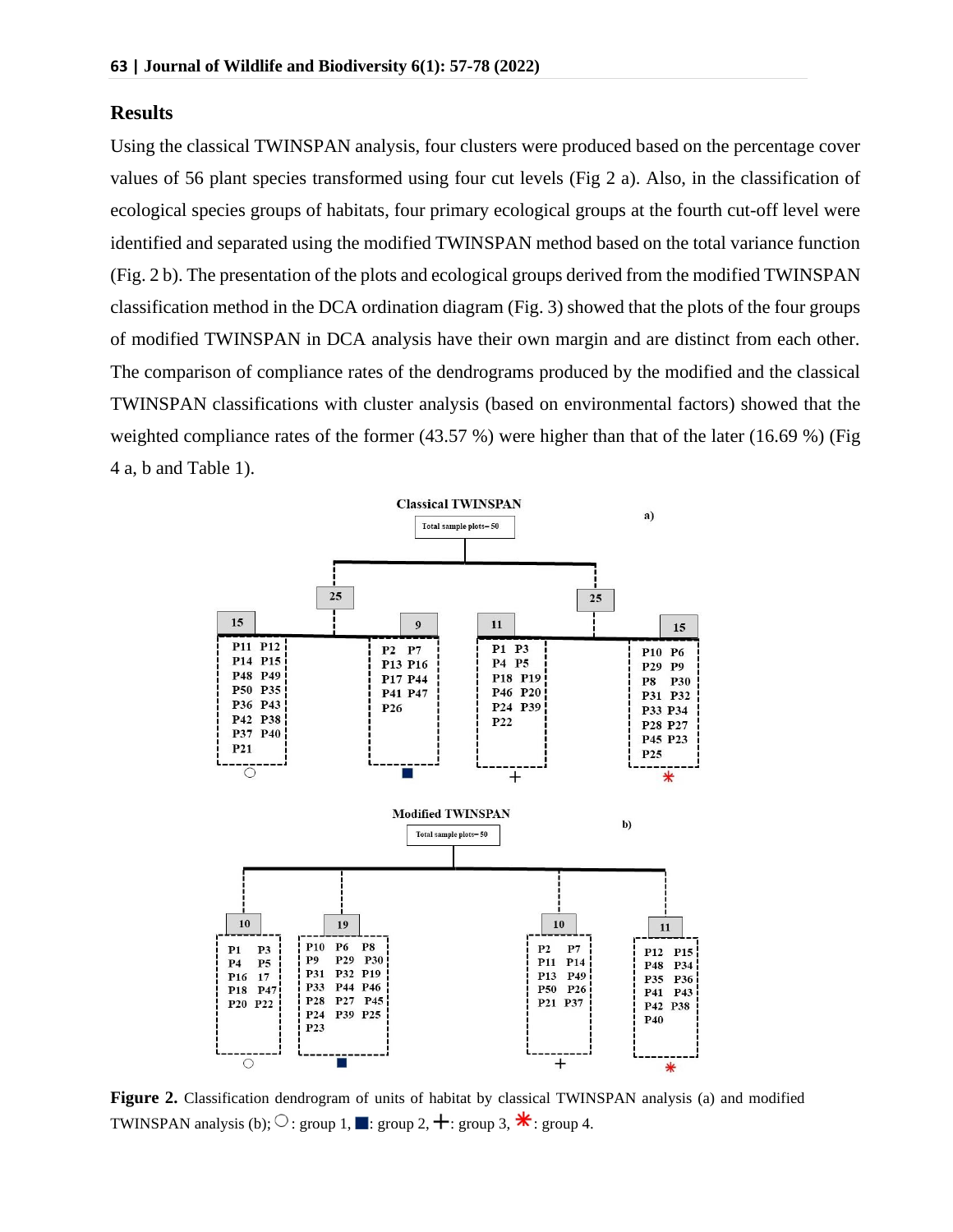Besides, the assessment of compliance rates of the results of the two methods of modified TWINSPAN classification and cluster analysis, based on the results of the adaptive table and the Chisquare goodness-of-fit test ( $\chi^2$  = 20.77), showed that the results of the two classification methods with a probability of 95% were not independent, and coincided with each other. In this regard, the compliance rate of the two methods based on the Kappa coefficient was estimated to be 63.8% (Table 2). However, according to the results of the Chi-square goodness-of-fit test ( $\chi^2 = 20.89$ ) and kappa agreement criterion  $(K = 11.80)$ , it was found that the compliance rate of the cluster analysis with the classical TWINSPAN method was lower than the modified TWINSPAN method (Table 2).



**Figure 3.** Diagram of sample plots of the units derived from the modified TWINSPAN method in DCA ordination;  $\circ$ : group 1, : group 2,  $\pm$ : group 3,  $\ast$ : group 4;  $\bullet$   $\bullet$  : margin of groups; Axis 1 (Percentages of variance= 28; Eigenvalue = 0.67) and Axis 2 (Percentages of variance= 19; Eigenvalue  $= 0.46$ )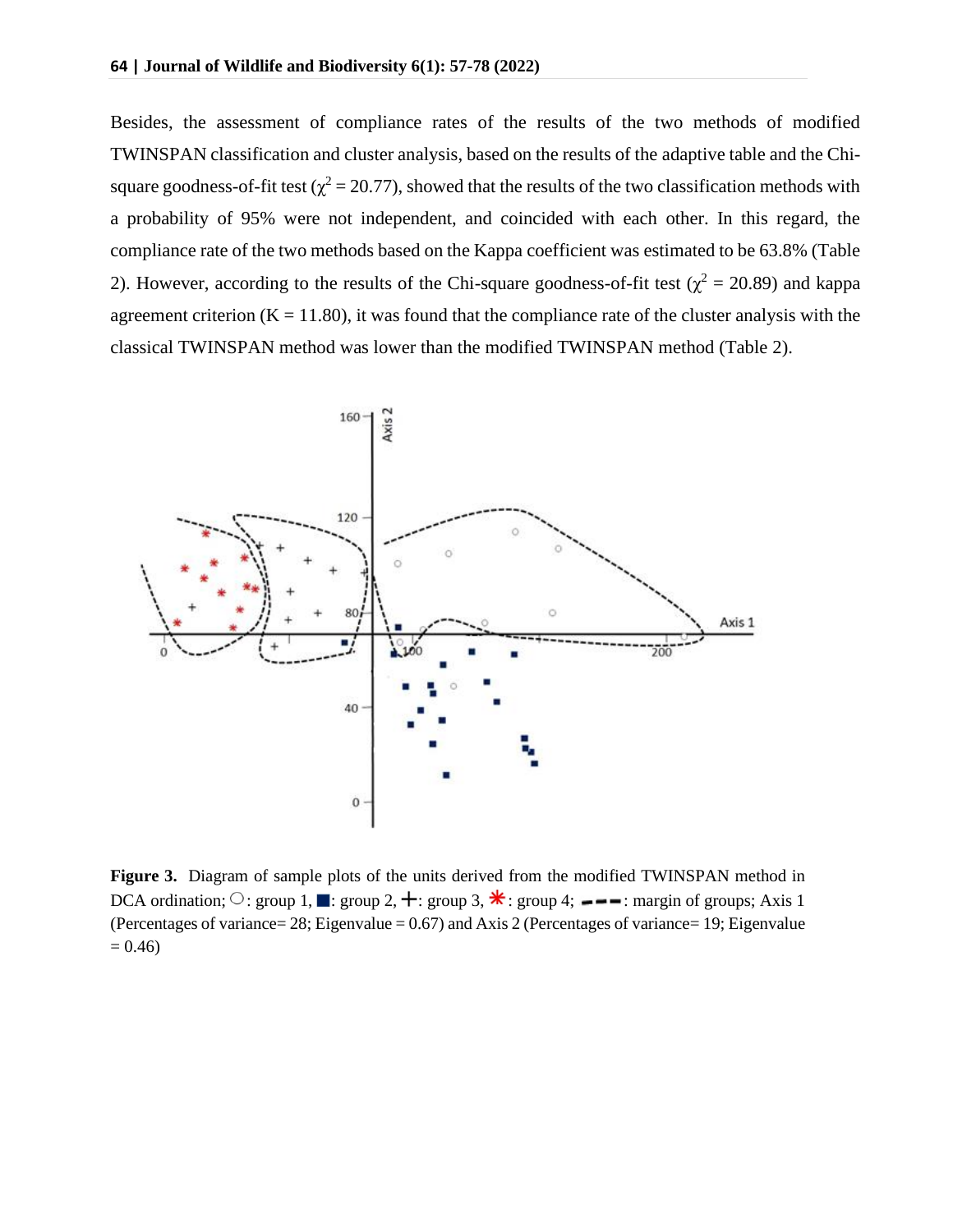

Figure 4. Cluster analysis dendrogram based on environmental factors and groups introduced by modified TWINSPAN (a) and classical TWINSPAN (b)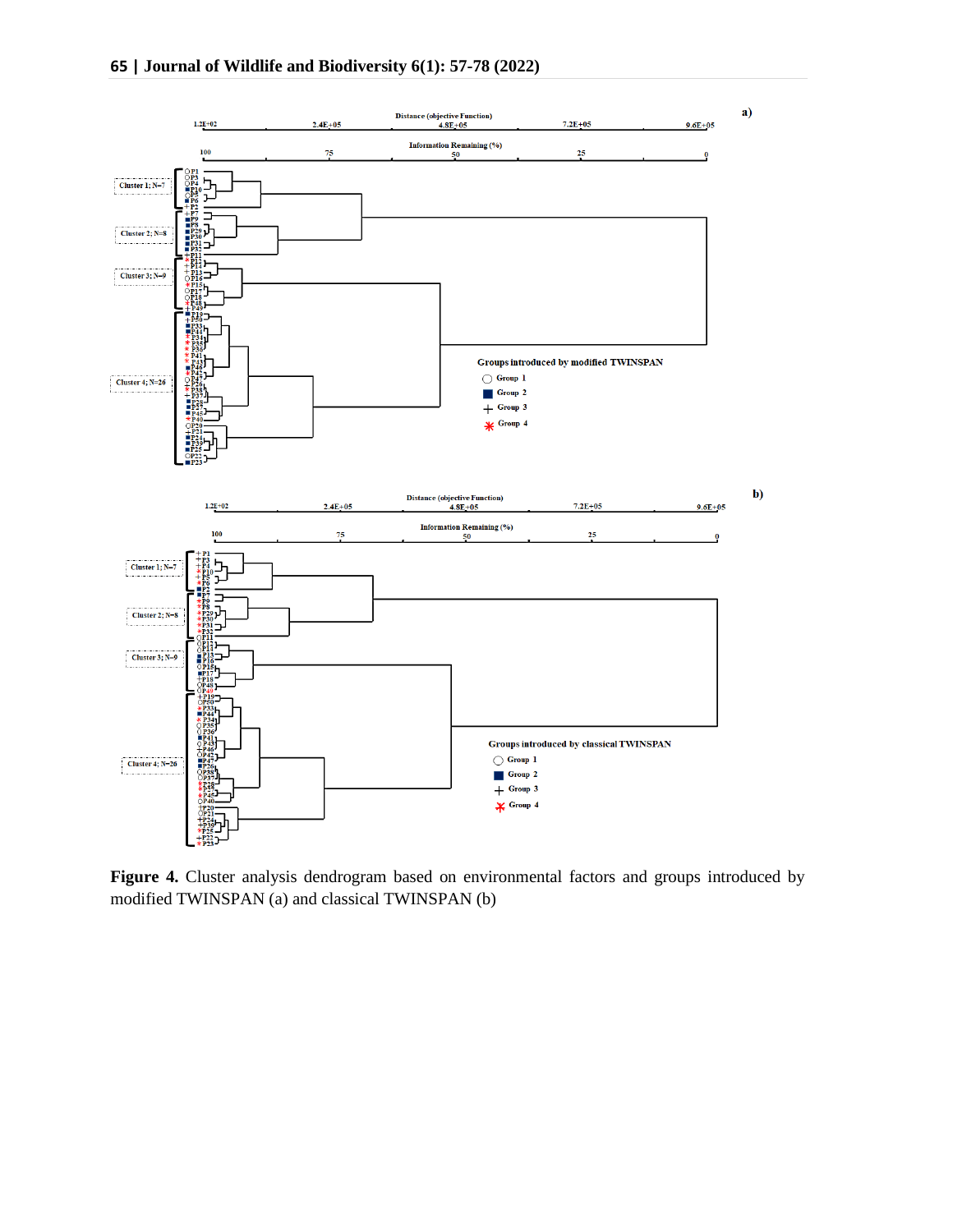**Table 1.** Membership of the sample plots, in the classified groups of clustering method based on environmental factors and modified TWINSPAN method (weighted average of compliance percentage= 43.57 %) and classical TWINSPAN (weighted average of compliance percentage= 16.69 %)

|                           | <b>Groups</b> | <b>Number</b> | Groups of cluster analysis |                  |                         |                          | Percentage of |
|---------------------------|---------------|---------------|----------------------------|------------------|-------------------------|--------------------------|---------------|
| <b>Methods</b>            |               | of plots      | Group 1                    | Group 2          | Group 3                 | Group 4                  | compliance    |
|                           | Group 1       | 10            | $\overline{4}$             | $\bf{0}$         | 3                       | 3                        | 40            |
|                           | Group 2       | 19            | $\mathbf{2}$               | $6 \overline{6}$ | $\bf{0}$                | 11                       | 31.57         |
| TWINSPAN<br>Modified      | Group 3       | 10            | $\mathbf{1}$               | $\boldsymbol{2}$ | $\overline{\mathbf{3}}$ | 4                        | 30            |
|                           | Group 4       | 11            | $\bf{0}$                   | $\bf{0}$         | 3                       | $\underline{\mathbf{8}}$ | 72.72         |
|                           |               |               |                            |                  |                         |                          | Mean= 43.57 % |
|                           | Group 1       | 15            | $\pmb{0}$                  | $\mathbf{1}$     | 5                       | $\boldsymbol{9}$         | $\bf{0}$      |
|                           | Group 2       | 9             | $\mathbf{1}$               | $\mathbf{1}$     | 3                       | $\overline{\mathbf{4}}$  | 11.11         |
| <b>Classical TWINSPAN</b> | Group 3       | 11            | 4                          | $\bf{0}$         | $\mathbf 1$             | 6                        | 9             |
|                           | Group 4       | 15            | $\boldsymbol{2}$           | 6                | $\bf{0}$                | $\overline{z}$           | 46.66         |
|                           |               |               |                            |                  |                         |                          | Mean=16.69 %  |

**Table 2.** Kappa coefficient and Spearman correlation for determining compliance rate and the correlation of cluster analysis (based on environmental factors) and modified and classical TWINSPAN methods (compliance and correlation at 95% level)

| Method                       | Kappa coefficient= $0.638$                        | SЕ   | <b>Sig</b> |  |  |  |
|------------------------------|---------------------------------------------------|------|------------|--|--|--|
| <b>Modified and TWINSPAN</b> |                                                   | 0.08 | $0.001$ ** |  |  |  |
|                              | Spearman rank correlation coefficient= $0.290*$   |      |            |  |  |  |
| <b>Classical TWINSPAN</b>    | Kappa coefficient= 0.118                          | 0.06 | $0.133$ NS |  |  |  |
|                              | Spearman rank correlation coefficient= $0.214$ NS |      |            |  |  |  |

\*\* Significant at 99% level, \* at 95% normal level and NS: non- Significant

#### **Indicator species**

The results showed that there were 15 indicator species based on the segregated groups in modified TWINSPAN in the *Taxus baccata* habitat (Table 3). Accordingly, in groups 1 to 4, we found that four, five, two and four species respectively were significant indicators of the site (Table 3).

In the first group, indicator species were *Carpinus betulus* L.*, Ulmus glabra* Huds*., Prunus avium* L. and *Tilia rubra* DC. subsp.; in the second group *Polystichum aculeatum* L.*, Rubus hyrcanus* Juz*., Sorbus torminalis* (L.) Crantz*, Salvia glutinosa* L.*,* and *Taxus baccata* L.; in the third group*, Primula heterochroma* Stapf*.* and *[Quercus castaneifolia](http://www.theplantlist.org/tpl1.1/record/kew-172010)* C.A. Mey*.,* and in the fourth group; *Lithospermum officinale* L*., Juniperus communis* L.*, Cornus australis* C.A. Mey*.,* and *Carpinus schuschaensis* H.J.P.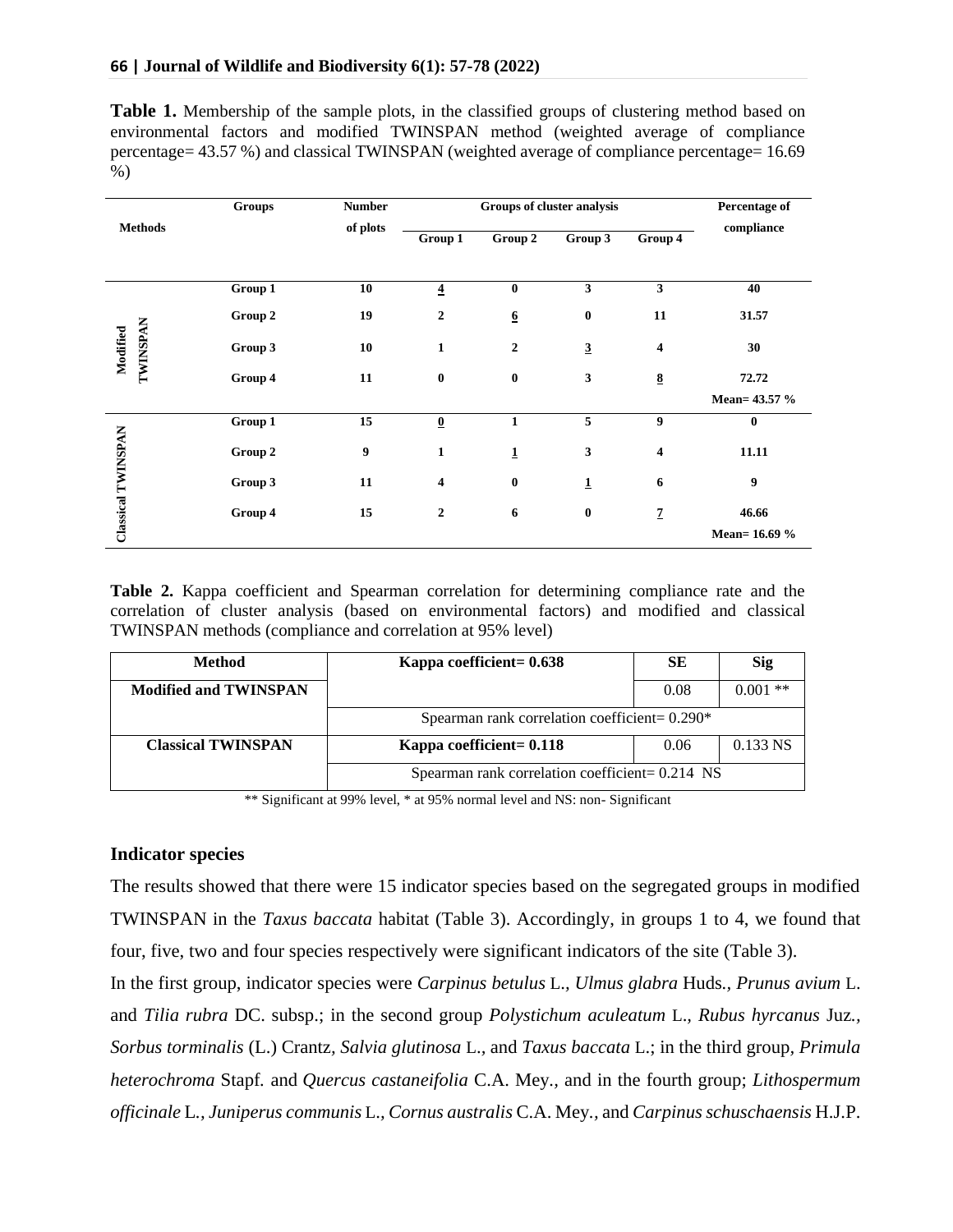Winkl. In contrast, we found only 11 indicator species based on the separated groups in the classical TWINSPAN method in the *Taxus baccata* habitat. Accordingly, in groups 1 to 4, the significant species were respectively four, zero, three, and four (Table 3).

**Table 3.** Indicator value of species for the segregated groups by classical and modified TWINSPAN. Monte Carlo test of significance (P) of observed maximum (max) indicator value in each group for each species; P-values underlined are <0.05.

|                          |                           | <b>TWINSPAN Classical</b> | <b>TWINSPAN Modified</b> |                           |                    |                |
|--------------------------|---------------------------|---------------------------|--------------------------|---------------------------|--------------------|----------------|
| <b>Plant species</b>     | <b>Max</b><br>in<br>group | Important<br>value        | $p *$                    | <b>Max</b><br>in<br>group | Important<br>value | $\mathbf{p}^*$ |
| Acer campestre           | 2                         | 11.1                      | 0.176                    | 1                         | 10                 | 0.371          |
| Acer cappadocicum        | 3                         | 28.8                      | 0.239                    | $\mathbf{1}$              | 29.9               | 0.234          |
| Acer velutinum           | 3                         | 27.3                      | 0.007                    | $\mathbf{1}$              | 14.8               | 0.213          |
| Anthriscus sylvestris    | 1                         | 6.7                       | $\mathbf{1}$             | 3                         | 10                 | 0.401          |
| Asplenim adiantum-nigrum | 3                         | 7.1                       | 0.78                     | 3                         | 15.7               | 0.299          |
| Asplenium scelo pondrium | $\overline{4}$            | 13.7                      | 0.232                    | $\overline{c}$            | 21.1               | 0.083          |
| Asplenium trichomanes    | 3                         | 9.1                       | 0.401                    | 1                         | 10                 | 0.421          |
| Brachypodium sylvaticum  | 3                         | 8.5                       | 0.507                    | $\mathbf{1}$              | 9.5                | 0.419          |
| Bupleurum falcatum       | 1                         | 5.2                       | 0.902                    | 3                         | 8.3                | 0.595          |
| Cardamine tenera         | 3                         | 9.1                       | 0.401                    | $\mathbf{1}$              | 10                 | 0.421          |
| Carex remota             | $\mathbf{1}$              | 35.8                      | 0.205                    | $\overline{4}$            | 37.2               | 0.16           |
| Carpinus betulus         | 3                         | 50.2                      | 0.001                    | 1                         | 61.4               | 0.001          |
| Carpinus schuschaensis   | 1                         | 43.8                      | 0.001                    | $\overline{4}$            | 40                 | 0.001          |
| Centaurea zuvandica      | 1                         | 6.7                       | $\mathbf{1}$             | $\overline{4}$            | 9.1                | 0.619          |
| Clinopodium vulgare      | $\overline{4}$            | 6.7                       | $\mathbf{1}$             | 2                         | 5.3                | $\mathbf{1}$   |
| Colutea arborescens      | 2                         | 6.1                       | 0.563                    | $\mathbf{1}$              | 5                  | $\mathbf{1}$   |
| Cornus australis         | 1                         | 64.8                      | 0.001                    | $\overline{4}$            | 81.1               | 0.001          |
| Cyclamen coum            | 3                         | 18.2                      | 0.072                    | $\mathbf{1}$              | 20                 | 0.076          |
| Dannae racemosa          | $\overline{4}$            | 48.7                      | 0.028                    | $\overline{c}$            | 42.1               | 0.124          |
| Dipsacus strigosus       | $\overline{4}$            | 8.9                       | 0.374                    | 2                         | 5.4                | 0.626          |
| Dryopteris caucasica     | $\overline{4}$            | 20                        | 0.096                    | $\overline{c}$            | 15.8               | 0.291          |
| Euonymus europaeus       | 1                         | 37.6                      | 0.15                     | $\overline{4}$            | ٣٦                 | 0.19           |
| Euonymus latifolius      | $\overline{4}$            | 6.7                       | $\mathbf{1}$             | $\overline{c}$            | 5.3                | $\mathbf{1}$   |
| Euphorbia amygdaloides   | 1                         | 27.4                      | 0.942                    | 3                         | 53.3               | 0.293          |
| Festuca drymeja          | $\mathbf{1}$              | 37.1                      | 0.05                     | 3                         | 15.9               | 0.07           |
| Frangula alnus           | $\overline{4}$            | 6.7                       | $\mathbf{1}$             | $\overline{c}$            | 5.3                | $\mathbf{1}$   |
| Frangula vesca           | 3                         | 9.1                       | 0.398                    | 2                         | 5.3                | $\mathbf{1}$   |
| Fraxinus excelsior       | 3                         | 10.1                      | 0.377                    | $\overline{c}$            | 9.9                | 0.486          |
| Galium odorata           | $\overline{4}$            | 30.9                      | 0.07                     | $\overline{c}$            | 26.5               | 0.073          |
| Ilex spinigera           | 2                         | 39.6                      | 0.087                    | 3                         | 42.8               | 0.052          |
| Juniperus communis       | $\mathbf{1}$              | 69.8                      | 0.001                    | $\overline{\mathcal{L}}$  | 58.9               | 0.001          |
| Lamium album             | 3                         | 9.1                       | 0.414                    | 1                         | 10                 | 0.395          |
| Lathyrus laxiflorus      | 1                         | 6.7                       | $\,1$                    | $\overline{4}$            | 9.1                | 0.639          |
| Lithospermum officinal   | $\mathbf{1}$              | 20                        | 0.05                     | $\overline{4}$            | 27.3               | 0.028          |
| Parrotia persica         | 3                         | 14.1                      | 0.303                    | $\mathbf{1}$              | 15.8               | 0.192          |
| Perriploca gracea        | 3                         | 9.1                       | 0.414                    | $\mathbf{1}$              | 10                 | 0.395          |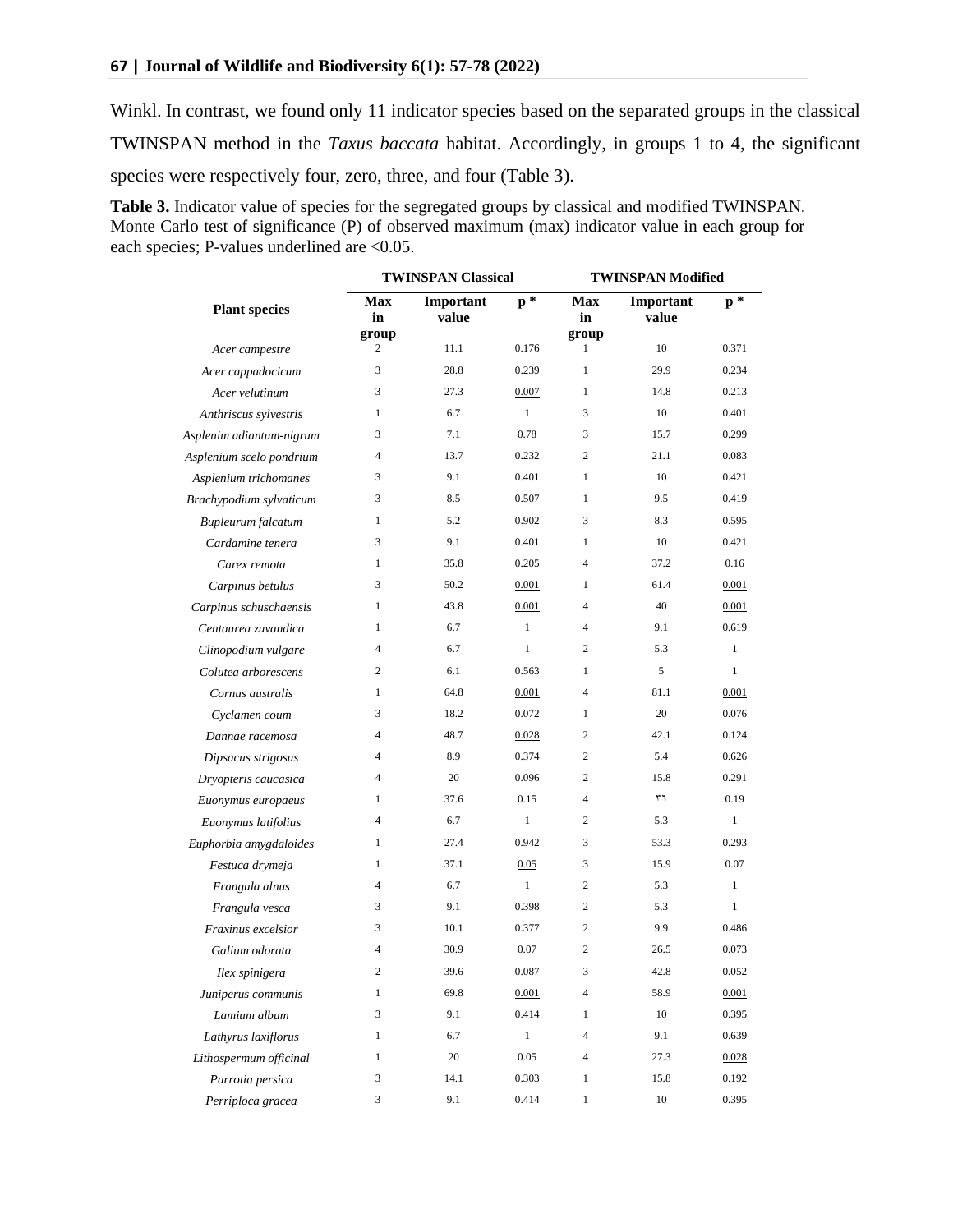| Polystichum aculeatum  | 4            | 27.8 | 0.017        | $\overline{c}$ | 19.1 | 0.040 |
|------------------------|--------------|------|--------------|----------------|------|-------|
| Primula heterochroma   | 4            | 10.5 | 0.522        | 3              | 34.3 | 0.022 |
| Prunus avium           | 1            | 10.5 | 0.557        | 1              | 27.7 | 0.033 |
| Pyrus boissieriana     | 4            | 3.3  | $\mathbf{1}$ | 4              | 18.2 | 0.126 |
| Quercus castaneifolia  | 1            | 6.7  | 0.33         | 3              | 31   | 0.041 |
| Quercus macranthera    | $\mathbf{1}$ | 31   | 0.106        | 3              | 19.3 | 0.13  |
| Rubus hyrcanus         | 1            | 6.7  | $\mathbf{1}$ | $\overline{c}$ | 10   | 0.040 |
| Salvia glutinosa       | 4            | 21.7 | 0.042        | $\overline{c}$ | 36.8 | 0.004 |
| Sanicula europea       | 4            | 3.2  | 0.121        | $\overline{c}$ | 41.9 | 0.013 |
| Sigesbeckia orientalis | 4            | 30   | 0.139        | 3              | 30   | 0.147 |
| Solanum kieseritzkii   | 4            | 6.7  | $\mathbf{1}$ | $\overline{c}$ | 5.3  | 1     |
| Sorbus torminalis      | 4            | 8.9  | 0.08         | $\overline{c}$ | 36.8 | 0.007 |
| Stellaria holostea     | 2            | 23.1 | 0.06         | 3              | 7.5  | 0.823 |
| Stellaria holostea     | 3            | 7.9  | 0.641        | $\overline{c}$ | 15.8 | 0.268 |
| Taxus baccata          | 3            | 9.1  | 0.375        | $\overline{c}$ | 31   | 0.040 |
| Tilia rubra            | 3            | 28.4 | 0.04         | 1              | 30.3 | 0.001 |
| Ulmus glabra           | 4            | 34.4 | 0.005        | 1              | 42.4 | 0.006 |
| Vicia crocea           | 4            | 6.7  | 0.06         | $\overline{c}$ | 21.1 | 0.087 |
| Viola alba             | 2            | 8.2  | 0.364        | $\overline{4}$ | 18.2 | 0.116 |
| Anthriscus sylvestris  | 4            | 30.3 | 0.195        | $\overline{c}$ | 22.4 | 0.704 |
|                        |              |      |              |                |      |       |

In the first group, the indicator species were *Carpinus schuschaensis* H.J.P.Winkl*., Cornus australis*  C.A. Mey*., Festuca drymeja* Mert. & W.D.J. Koch and *Juniperus communis* L.*;* in the third group *Acer velutinum* Boiss*., Carpinus betulus* L. and *Tilia rubra* DC. and in the fourth group, *Danae racemosa* (L.) Moench*, Polystichum aculeatum* (L.) Roth ex Mert*., Salvia glutinosa* L.*,* and *Ulmus glabra* Huds*.* Therefore, the composition and the number of species in each group dramatically changed between the two methods (Table 3).

#### *Redundancy Analysis (RDA)*

Due to the fact that the DCA gradient length for the first axis is 2.6 and 1.58 (less than 3) for the second axis, then the RDA analysis was used (Lepš and Šmilauer, 2003). The results of applying RDA based on the cut-off level 2 of vegetation in plots and soil characteristics were shown in figure 5. According to this analysis (Fig. 5a), the first (*Carpinus betulus*) and second (*Taxus baccata*) groups were located at low altitudes and their soil contents in silt and clay were higher. In contrast, the third (*Quercus castaneifolia*) groups were located close to each other at higher altitudes and in southwestern aspects with a higher soil pH, and on steeper slopes. The Redundancy Analysis (RDA) showed a good correlation between the species composition and the environmental factors. In the first group, indicator species were *Carpinus betulus, Prunus avium,* and *Tilia rubra*; in the second group *Polystichum aculeatum, Rubus hyrcanus, Salvia glutinosa,* and *Taxus baccata*; in the third group,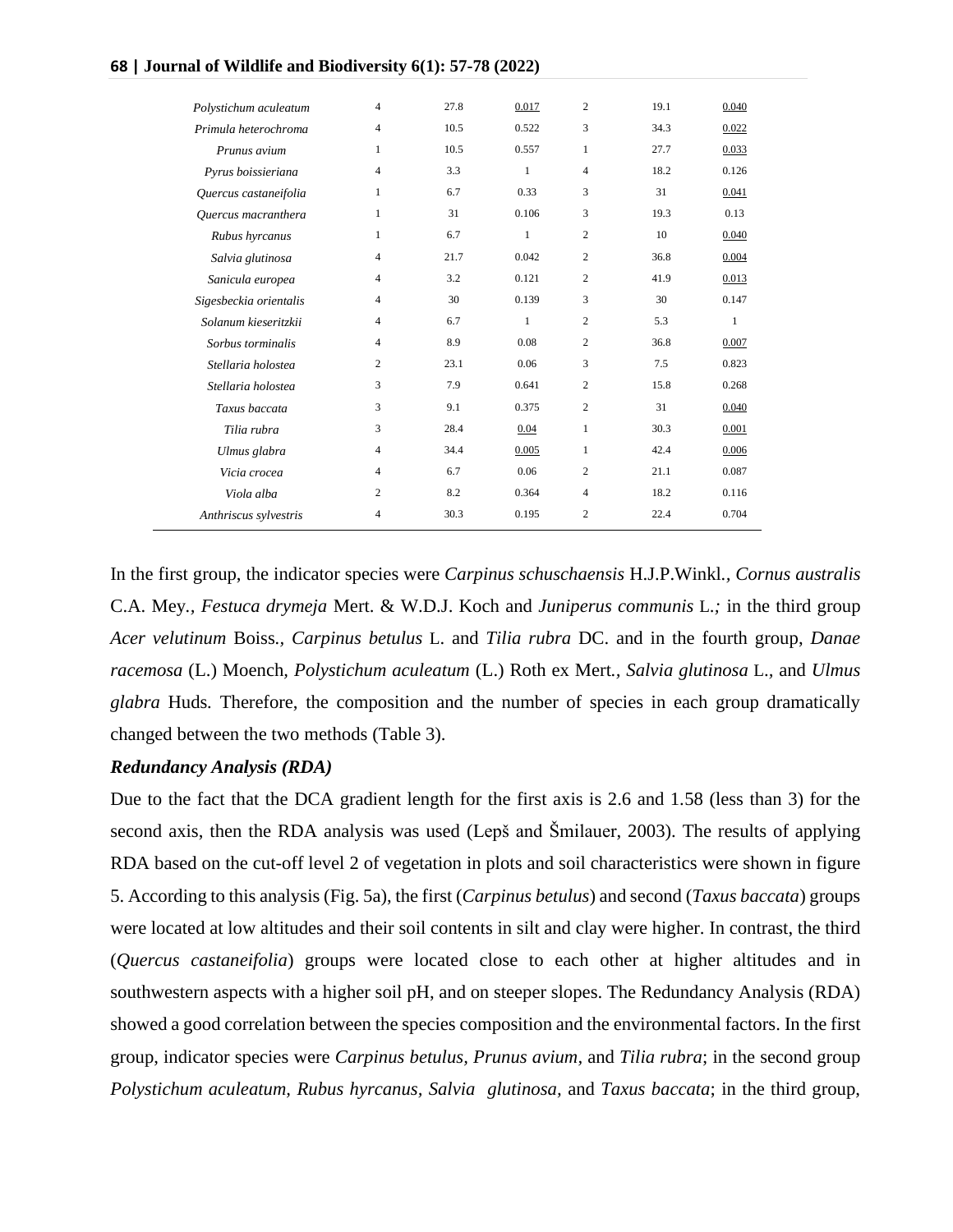*Primula heterochroma, Quercus castaneifolia,* and in the fourth group*; Lithospermum officinalis, Juniperus communis, Cornus-australis,* and *Carpinus schuschaensis* (Fig. 5b).



**Figure 5.** Results of RDA analysis based on vegetation and environmental characteristics: distribution of plots across the first and second axes (a) and indicator plant species composition (b) based on modified TWINSPAN separated groups ( $\blacktriangle$ : group 1,  $\blacktriangle$ : group 2,  $\times$ : group 3, and  $\triangle$ : group 4); Note: Species in a colored frame are the indicator species of groups

### *Comparison of soil properties and physiographic factors between the ecological groups*

Variations of soil properties and physiographic factors significantly differed between the different ecological groups. Soil contents in clay and silt were the highest in the first and second groups (23.4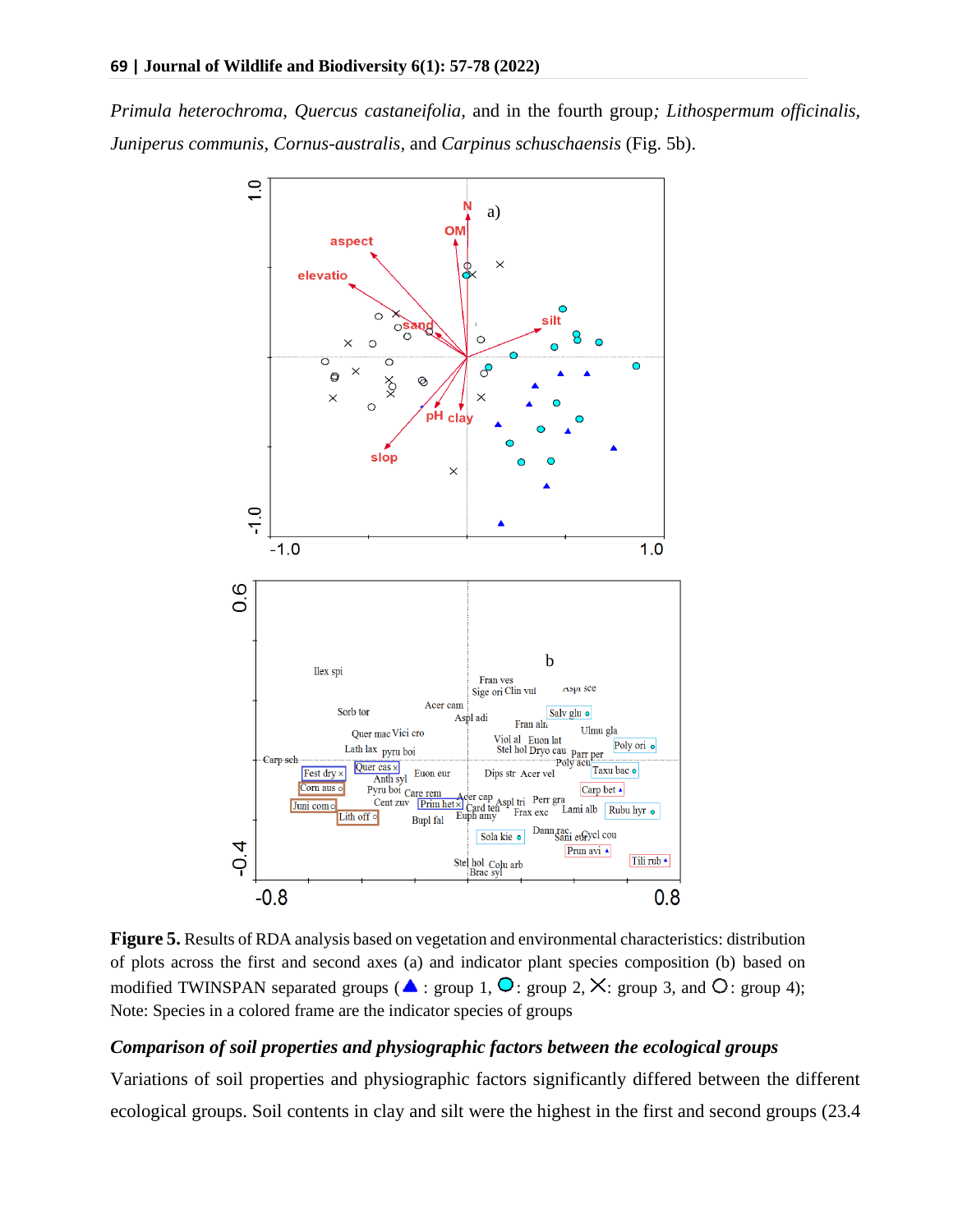to 22.6 % and 25.5 to 26.1 % respectively)) and the lowest in the third and fourth groups (19.2 to 17.6 % and 21 to 24.4% respectively). The reverse trend was observed for soil content in the sand (from 51% in groups 1 and 2 to 59.7-58% in groups 3 and 4). The elevation was also higher in the third (1449 m) and fourth (1444 m) groups than in the first (1326 m) and second (1371 m) groups. The slope was steepest in the fourth group (80.9 %) while no significant difference was observed in the other groups (from 58.5 to 64.5%). The azimuthal directions for the four groups (1 to 4) were south, west, southwest, and southeast, respectively (Table 4).

Table 4. Comparison of physiographic and soil characteristics of the habitat species groups based on Duncan test; \*\* significant at 1% level; \* significant at 5% level; non-identical letters indicate the difference between the mean values of the investigated 6 factors among the regions.

| Separated groups         |                      |                     |                                                      |                       |            |  |  |
|--------------------------|----------------------|---------------------|------------------------------------------------------|-----------------------|------------|--|--|
| <b>Variables</b>         |                      |                     | Carpinus betulus Taxus baccata Ouercus castaneifolia | Juniperus communis    | <b>Sig</b> |  |  |
|                          | group(1)             | group(2)            | group(3)                                             | group(4)              |            |  |  |
|                          | Mean $\pm$ se        | Mean $\pm$ se       | Mean $\pm$ se                                        | Mean $\pm$ se         |            |  |  |
| Total nitrogen (mg kg-1) | $0.51 \pm 0.04$      | $0.59 \pm 0.03$     | $0.51 \pm 0.04$                                      | $0.54 \pm 0.02$       | $0.296$ NS |  |  |
| pH (1:1 H2O)             | $7.57 \pm 0.13$      | $7.72 \pm 0.13$     | $7.76 \pm 0.03$                                      | $7.68 \pm 0.02$       | $0.280$ NS |  |  |
| Organic matter $(\%)$    | $13.98 \pm 1.36$     | $16.50 \pm 1.05$    | $16.46 \pm 1.72$                                     | $14.57 \pm 0.79$      | 0.416NS    |  |  |
| Sand $(\% )$             | $51.10 \pm 1.24$ b   | 51.30. $\pm 2.68$ b | $59.70 \pm 3.27$ a                                   | $58.00 \pm 2.30$ a    | $0.001**$  |  |  |
| Silt $(\%)$              | $25.50 \pm 0.80$ a   | $26.10 \pm 0.57$ a  | $21.00 \pm 0.28$ h                                   | $24.36 \pm 0.70$ ab   | $0.003**$  |  |  |
| Clay $(\%)$              | $23.40 \pm 0.68$ a   | $22.60 \pm 0.56$ a  | $19.20 \pm 20.20$ b                                  | $17.63 \pm 1.60$ b    | $0.007**$  |  |  |
| Elevation (m)            | $1326.13 \pm 24.80b$ | $1371 \pm 8.27$ b   | $1449.18 \pm 28.62$ a                                | $1444.50 \pm 19.13$ a | $0.000**$  |  |  |
| Slope $(\%)$             | $58.50 \pm 12.84$ b  | $61.50 \pm 10.32$ b | $64.50 \pm 9.11$ b                                   | $80.90 \pm 13.14$ a   | $0.03*$    |  |  |
| Aspect $(°)$             | $270.11 \pm 0.13$ a  | $183.02 \pm 0.13$ b | $258.23 \pm 0.03$ a                                  | $224.13 \pm .0.02$ a  | $0.000**$  |  |  |

\*\* Significant at 1% level, \* Significant at 5% level, Non-identical letters indicate the difference between the mean values of the investigated factors among the regions.

## **Discussion**

The results of this study show that the first and second axes of the DCA method represent approximately 47% of the variation of vegetation composition in the habitat. This high cumulative percentage indicates that the differences or similarities of the groups in terms of floristic composition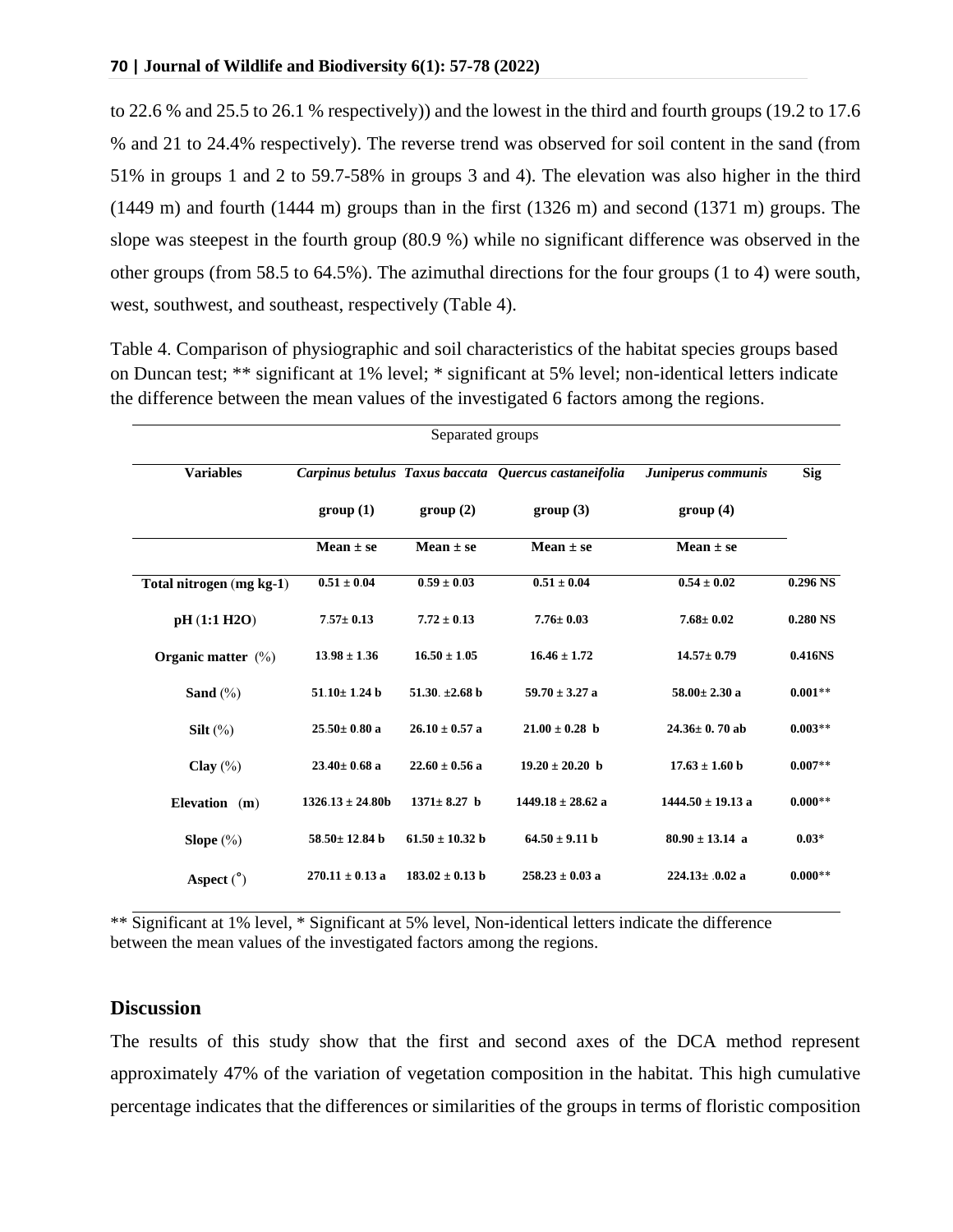were accurately described. The modified TWINSPAN method does not change the hierarchical classification principles but modifies and improves the order of hierarchy divisions within the final classification of the dendrogram (Rolečeket al., 2009). In fact, after applying the modified TWINSPAN method in the DCA analysis, the results show that the different ecological groups and the indicator species of each of the ecological groups are clearly identified. This distinction not only reflects the differences in the floristic composition and in the environmental characteristics but also shows that there is an acceptable agreement between the results of the classification and the ordination of the ecological groups. The number of groups in this method is not necessarily in binary (i.e. the group with the highest heterogeneity will be divided into two groups) and the quality of classification and the flexibility of the method are increased (Tichy et al., 2007; Lötteret al., 2013; Świerkoszet al., 2014). The comparison of classification by TWINSPAN modified based on vegetation composition and cluster analysis based on environmental factors (soil and physiography), as well as the comparison of TWINSPAN modified with classical TWINSPAN (Adel et al., 2018), show that the modified TWINSPAN method has a higher efficiency in ecological species grouping and classification of forest habitats. The cluster analysis based on environmental factors can be suitable to evaluate the accuracy of the results of the two methods of TWINSPAN. The vegetation features, such as composition and structure in different terrestrial ecosystems, especially in mountainous areas, are largely controlled by topographic and soil attributes (Kirkpatrick et al., 2014; Pielech et al., 2015; Mirzaei et al., 2017). For example, the combination of aspect and slope is related to the amount of energy received from the sun. This factor along with other environmental variables such as soil texture and soil depth also largely influence soil moisture content (He et al., 2007). All these factors play a key role in the distribution of plant communities, plant growth, and vegetation dynamics and are always considered of major importance in vegetation ecological studies (Burton et al., 2011; Apaza‐ Quevedo et al., 2015; Chapman et al., 2018).

The composition and the number of species in each group dramatically changed between the two methods. The higher number of indicator species in the groups derived from the modified TWINSPAN method still indicates the higher efficiency of this method in the studied habitat. This clearly represents an additional asset of this method as the indicator species reflect environmental conditions and have therefore high values in the assessment of habitats (Heydari et al., 2016).

Based on the redundancy analysis, the composition of vegetation in the *Taxus baccata* habitat can be divided into four groups based on environmental factors. The first (*Carpinus betulus, Prunus avium*, and *Tilia rubra*) and second (*Taxus baccata*) groups are located at low elevation and their soil contents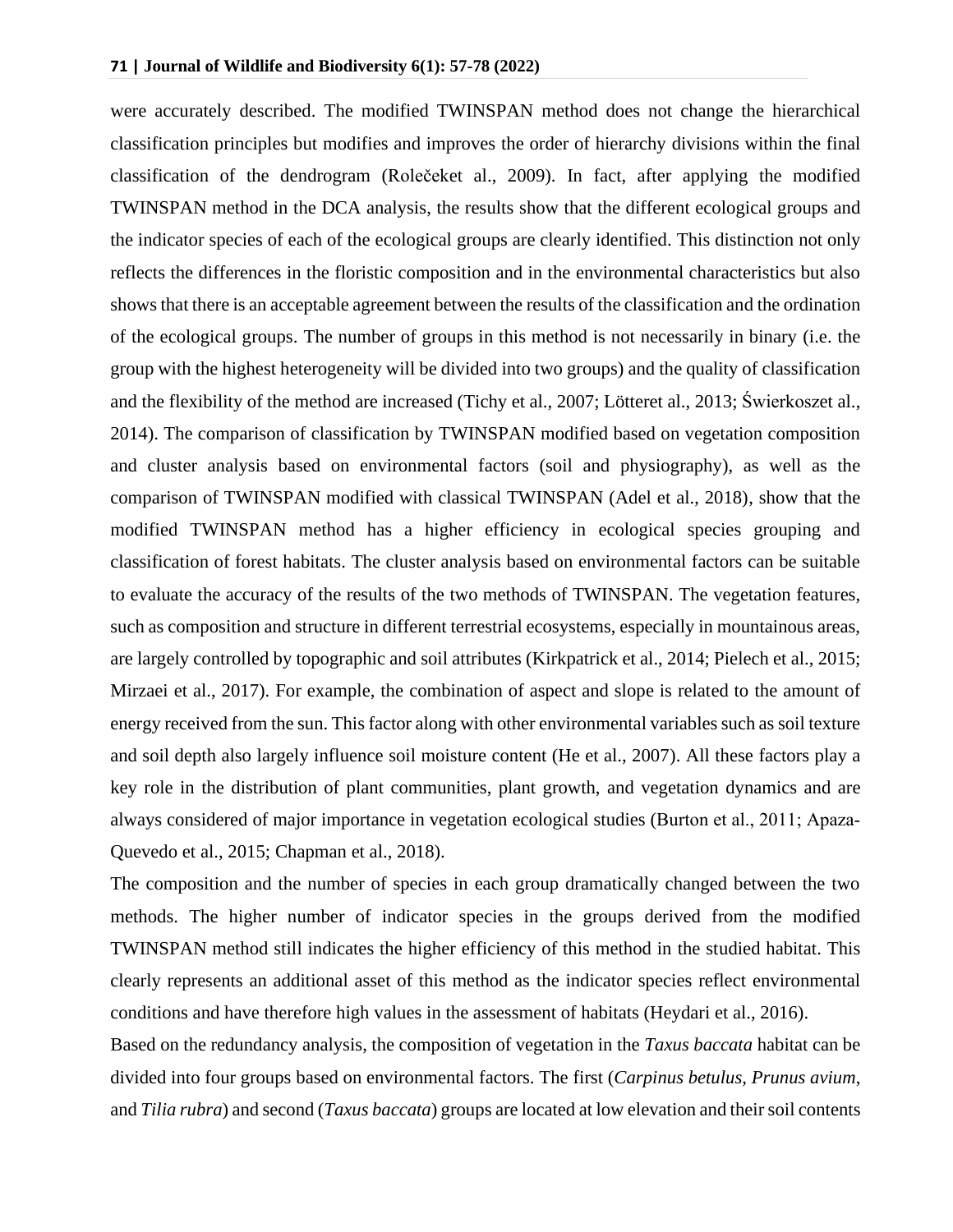in silt and clay are higher than the other groups (see Table 4). The first and second groups only differ in the aspect as the former is southwest-oriented whereas the later is south-oriented. Esmailzadeh et al. (2007) also pointed to the presence of *Taxus baccata* and *Carpinus betulus* in the same sites and explained that this community is found on areas with a slope of less than 70 percent. In fact, *Taxus baccata* grows in various soil conditions (Thomas and Polwart, 2003), but its growth is enhanced in clay-silt sedimentary soils. In contrast, growth is reduced in poor acidicand waterloggingg soils as this species is quite nutrient-demanding in potassium, phosphorus, and calcium (Vidaković, 1991). In line with our results [Gegechkori](https://www.sciencedirect.com/science/article/pii/S1512188718300836#!) (2018) indicated that, although *Taxus baccata* tolerates a wide range of soils, it is most likely found in [calcareous](https://www.sciencedirect.com/topics/agricultural-and-biological-sciences/calcareous-soils) soils with a high [lime](https://www.sciencedirect.com/topics/agricultural-and-biological-sciences/limes) content. In fact, we found that *Taxus baccata* trees are dominant in the second ecological group i.e. in south-facing sites benefiting of a warmer climate and on on soils with a high percentage of clay and silt-clay that have the potential to store more moisture and nutrients. Consistent with our results [Gegechkori](https://www.sciencedirect.com/science/article/pii/S1512188718300836#!) (2018) stated yew's [dispersal](https://www.sciencedirect.com/topics/earth-and-planetary-sciences/dispersal) ability is limited by low temperatures in the north. The presence of *Taxus baccata* has been recorded a with long a wide altitudinal range in different countries of temperate Eurasia (from 660–1000 m a.s.l. in South Slovakia to 2000–2500 m a.s.l. in Northern Africa and Okhachkue, W. Georgia) but mostly around 1400 m a.s.l. in Iran (Thomas and Polwart, 2003) as also found in this study. Borji et al. (2018) also noted that southwestern slopes (mean slope 41%) on soils with a high percentage of silt are conditions favorable to the habitat of *Carpinus betulus*, and this finding is consistent with our results. In contrast, the third and fourth groups are located at higher altitudes on steeper southwestern slopes and on soils with a higher pH and sand content (Table 4). In these groups, the main indicator species are *Juniperus communis*, *Festuca drymeja*, *Quercus castaneifolia*, and *Cornus australis*. The presence of these species is correlated to the main habitat characteristics in particular the environmental conditions as well as past and present biotic factors (Muller-Dombois and Ellenberg, 1974; Grabherr et al., 2003). More precisely, the presence of *Juniperus communis* in high and sloping highlands, as well as in sandy and shallow soil conditions, has also been confirmed in other studies (García et al., 2000; García and Zamora, 2003; Thomas et al., 2007). The presence of *Quercus castaneifolia* is also reported in highlands (Sagheb-Talebi et al., 2014) which is consistent with the results of this research. The perennial grass *Festuca drymeja* found in this study, is known to tolerate harsh conditions such as steep slopes and shallow soils (Tomaselli et al., 2000). For instance, Esmailzadeh et al. (2007) also noted the presence of *Festuca drymeja* and *Juniperus communis* in high-altitude communities on steep slopes in the *Taxus baccata* habitat. The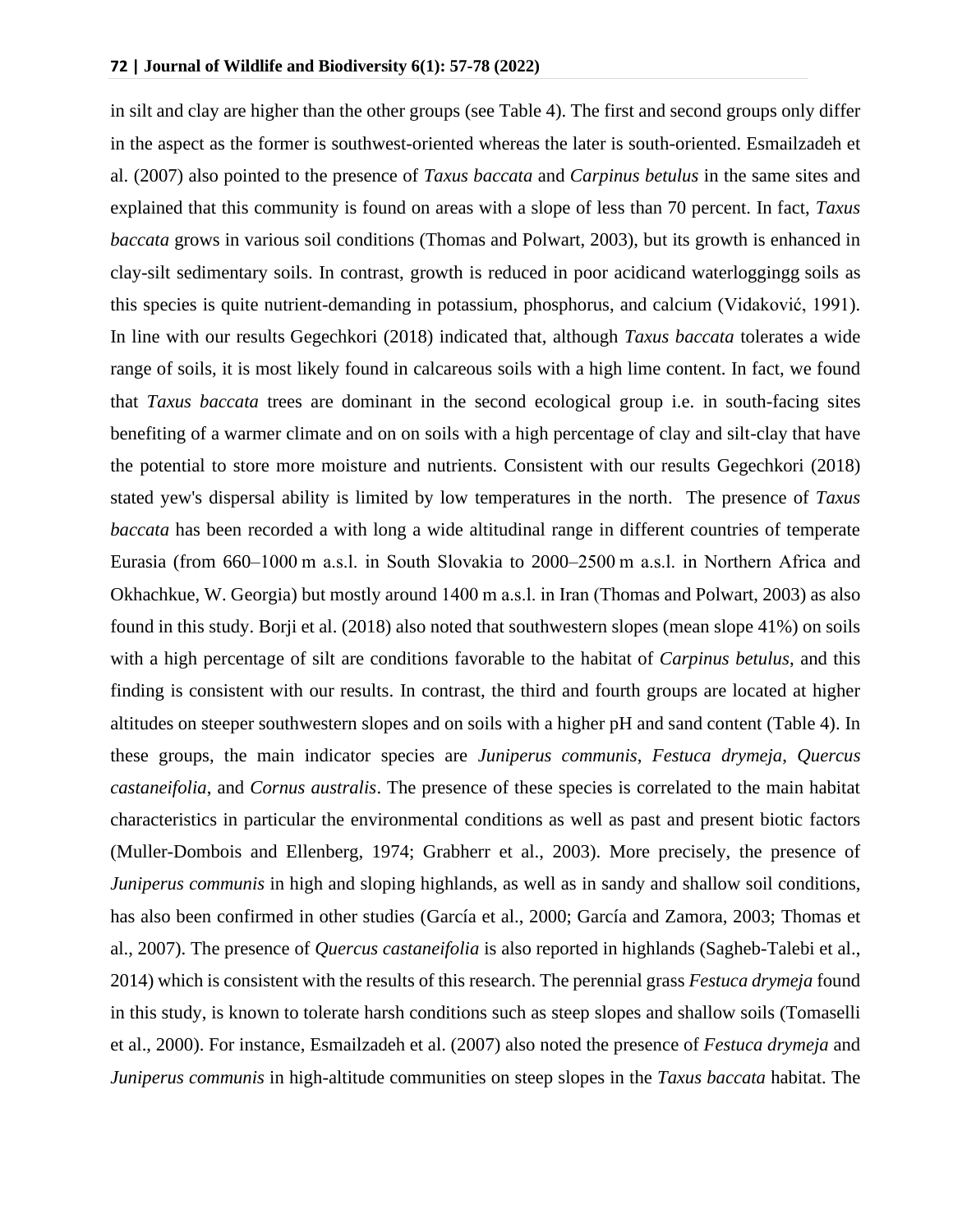first and second groups are located close to each other at low elevation and their indicator species are representative of heavy soils with high clay and silt contents.

#### **Conclusion**

The habitat vegetation assessment by the modified TWINSPAN method not only does not change the logic of classification but also makes it more flexible in the division hierarchy than the other methods. Besides, the compliance rate of the results of the cluster analysis produced by the classical TWINSPAN method was lower than the modified TWINSPAN method. The representation of sample plots and ecological groups derived from the modified TWINSPAN classification method in DCAordination shows that the plots of the four groups of modified TWINSPAN in DCA- ordination are more clearly separated. This indicates a more homogenous composition among each group whereas the differences in floristic composition between groups are maximized. Redundancy Analysis (RDA) also shows that there is high compliance between the distribution of indicator species and segregated groups of modified TWINSPAN. Besides, the results of the RDA integrating the environmental factors show that the differences between groups are more linked to the physiographic factors (in particular, altitude, slope and exposure) than to the soil properties. Applying the TWINSPAN modified method to the classification of the yew habitats enabled us to identify four ecological groups which are closely related to some key environmental conditions. In particular, variations in aspects (from southwest to southeast), slope steepness and soil texture are major factors shaping the vegetation composition of these habitats. Classification of plant communities with efficient methods reflecting vegetation composition and abiotic factors is a first step to implementing future management measures of such habitats of high ecological value.

### **Acknowledgments**

We are grateful to the Ilam University for its financial support

#### **References**

Adams, B.T., Matthews, S.N., Peters, M.P., Prasad, A. and Iverson, L.R., 2019. Mapping floristic gradients of forest composition using an ordination-regression approach with landsat OLI and terrain data in the Central Hardwoods region. Forest ecology and management, 434, pp.87-98.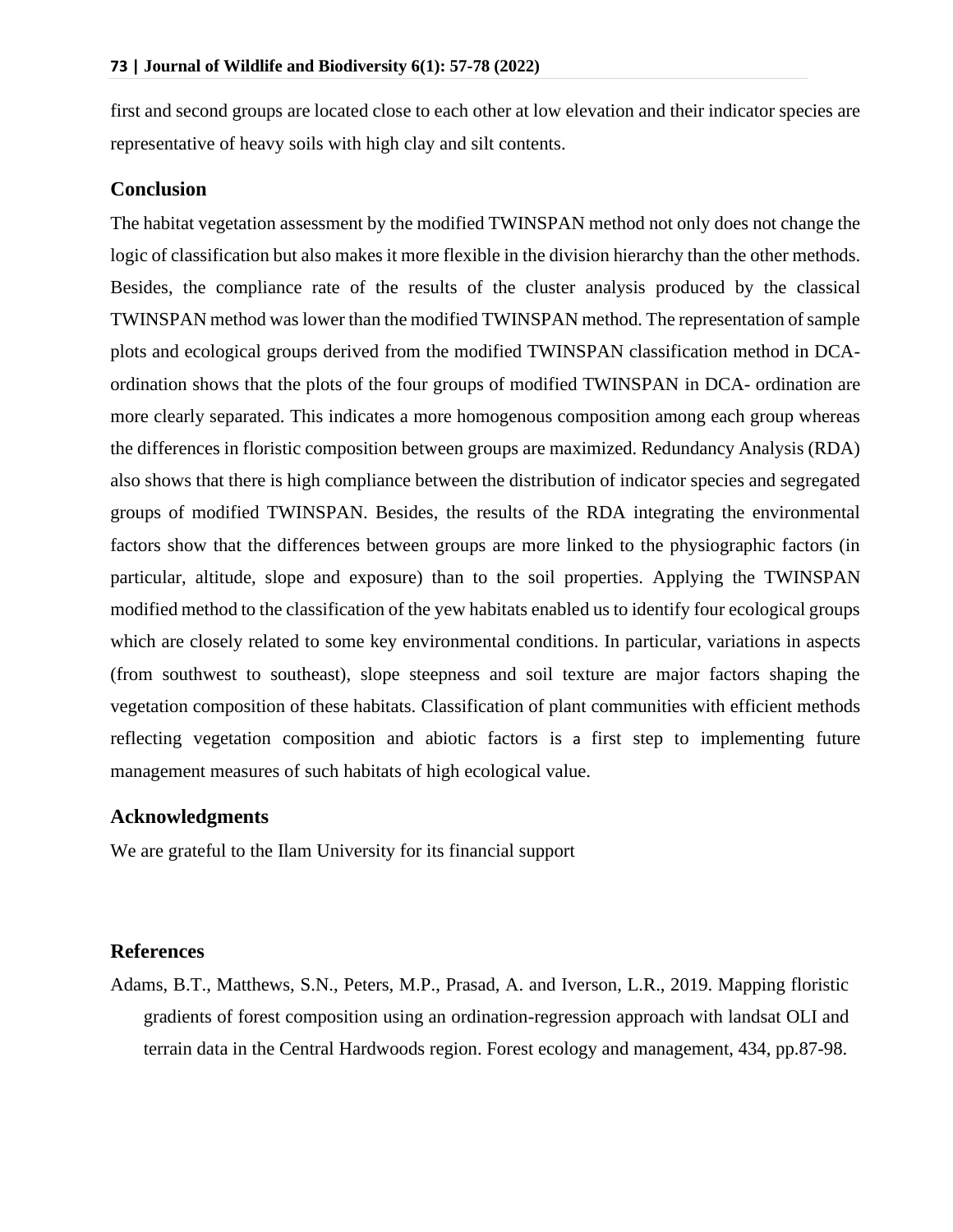- Adel, M.N., Pourbabaei, H. and Dey, D.C., 2014. Ecological species group—Environmental factors relationships in unharvested beech forests in the north of Iran. Ecological engineering, 69, pp.1- 7.
- Adel, M.N., Pourbabaei, H., Omidi, A. and Dey, D.C., 2013. Forest structure and woody plant species composition after a wildfire in beech forests in the north of Iran. Journal of Forestry Research, 24(2), pp.255-262
- Adel, M.N., Pourbabaei, H., Salehi, A., Alavi, S.J. and Dey, D.C., 2018. Structure, composition and regeneration of riparian forest along an altitudinal gradient in northern Iran. Folia geobotanica, 53(1), pp.63-75.
- Al Harthy, L. and Grenyer, R., 2019. Classification and ordination of the main plant communities of the Eastern Hajar Mountains, Oman. Journal of Arid Environments, 169, pp.1-18.
- Amirnejad, H., Khalilian, S., Assareh, M.H. and Ahmadian, M., 2006. Estimating the existence value of north forests of Iran by using a contingent valuation method. Ecological Economics, 58(4), pp.665-675.
- Apaza‐Quevedo, A., Lippok, D., Hensen, I., Schleuning, M. and Both, S., 2015. Elevation, topography, and edge effects drive functional composition of woody plant species in tropical montane forests. Biotropica, 47(4), pp.449-458.
- Bazdid Vahdati, F., 2014. Floristic characteristics of the Hyrcanian submountain forests (case study: Ata-Kuh forest). Caspian Journal of Environmental Sciences, 12(2), pp.169-183.
- Benham, S.E., Houston Durrant, T., Caudullo, G. and de Rigo, D., 2016. Taxus baccata in Europe: distribution, habitat, usage and threats. European Atlas of Forest Tree Species. Publ. Off. EU, Luxembourg, pp e015921.
- Borji, M., Ravanbakhsh, H., Hamzeh'ee, B. Amiri, M. and Kianian, M.K. 2018. A comparison of environmental and vegetation variables between *Carpinus betulus* and *C. schuschaensis* stands in Naghibdeh and Mazdeh forests (Sari, Mazandaran) and introducing a new hornbeam association. Iranian Journal of Forest and Poplar Research. 26 (2), pp. 189-21.
- Bouyoucos, G.J., 1962. Hydrometer method improved for making particle size analyses of soils 1. Agronomy journal, 54(5), pp.464-465.
- Bremner, J.M., 1996. Nitrogen–total. In 'Methods of soil analyses, part 3, Chemical methods'.(Ed. DL Sparks) pp. 1085–1122. Soil Science Society of America and American Society of Agronomy: Madison, WI, USA.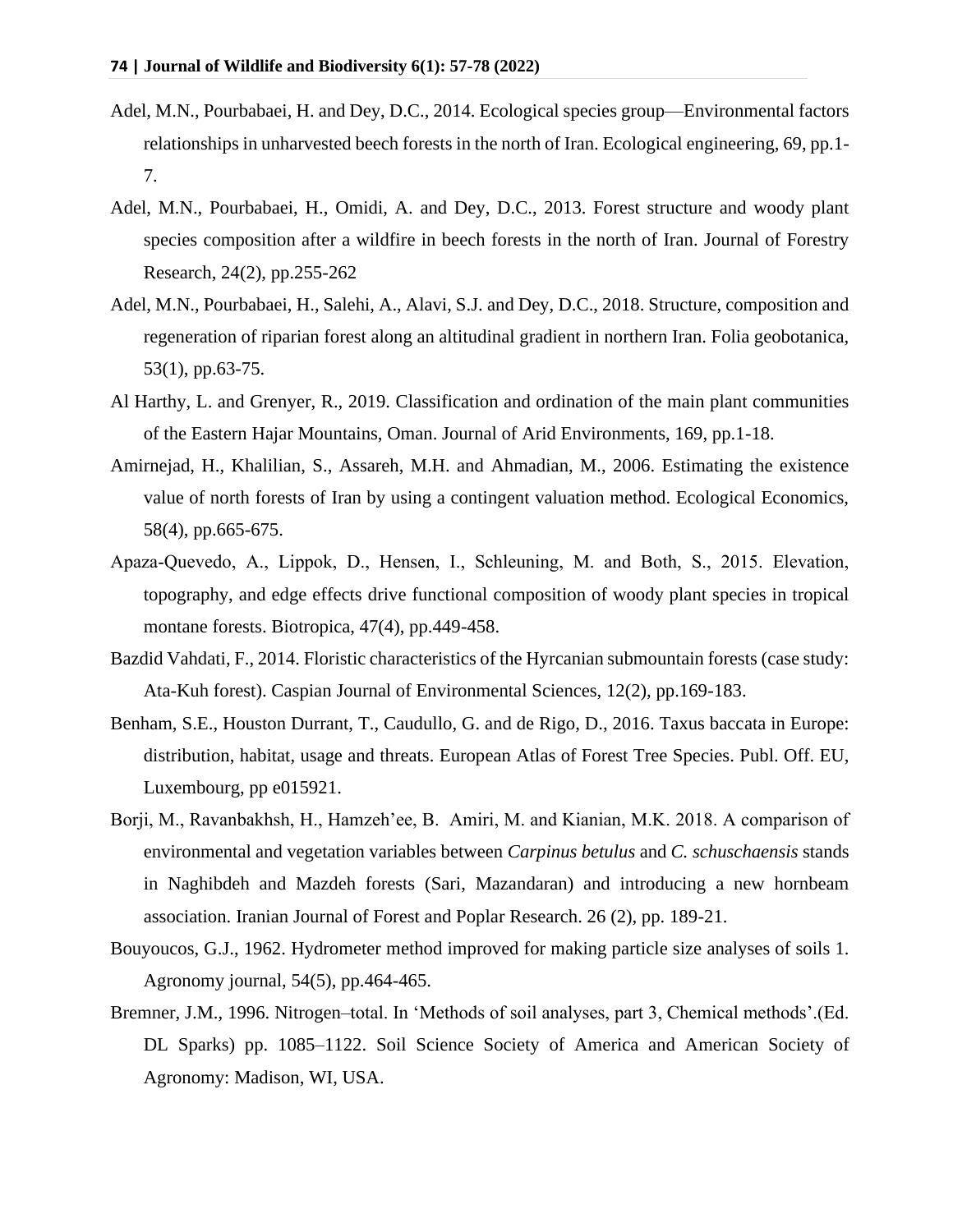- Burton, J.I., Mladenoff, D.J., Clayton, M.K. and Forrester, J.A., 2011. The roles of environmental filtering and colonization in the fine‐scale spatial patterning of ground‐layer plant communities in north temperate deciduous forests. Journal of Ecology, 99(3), pp.764-776.
- Chapman, J. and McEwan, R., 2018. The Role of Environmental Filtering in Structuring Appalachian Tree Communities: Topographic Influences on Functional Diversity Are Mediated through Soil Characteristics. Forests, 9(1), p.19.
- Davydova, A.O., Ponomarеva, A.A. and Davydov, D.A., 2019. Investigation of vegetation as a precondition for improving the management of a national nature park (on the example of Dzharylhatskyi NP). Biosystems Diversity, 27(1), pp.69-75.
- Dearborn, K.D. and Danby, R.K., 2017. Aspect and slope influence plant community composition more than elevation across forest–tundra ecotones in subarctic Canada. Journal of vegetation science, 28(3), pp.595-604.
- Dobrović, I., Safner, T., Jelaska, S.D. and Nikolić, T., 2006. Ecological and phytosociological characteristics of the association Abieti-Fagetum» pannonicum «Rau {1969 prov. on Mt. Medvednica (NW Croatia). Acta Botanica Croatica, 65(1), pp.41-55.
- Dufrêne, M. and Legendre, P., 1997. Species assemblages and indicator species: the need for a flexible asymmetrical approach. Ecological monographs, 67(3), pp.345-366.
- Esmailzadeh, O., Hosseini, S. M. and Tabari, M. 2007. A Phytosociological Study of English Yew (Taxus baccata L.) In Afratakhteh Reserve. Pajouhesh and Sazandegi, 74, pp: 17-24
- García, D. and Zamora, R., 2003. Persistence, multiple demographic strategies and conservation in long‐lived Mediterranean plants. Journal of Vegetation Science, 14(6), pp.921-926.
- García, D., Zamora, R., Gómez, J.M., Jordano, P. and Hódar, J.A., 2000. Geographical variation in seed production, predation and abortion in Juniperus communis throughout its range in Europe. Journal of Ecology, 88(3), pp.435-446.
- Gegechkori, A., 2018. Patterns of distribution and survival of European yew (*Taxus baccata* L.) in an alpine tree line ecotone in the Greater Caucasus (Georgia). Annals of Agrarian Science, 16 (2), pp.170-176.
- Ghahraman, A., 2000. Colored flora of Iran. Research Institute of Forests and Rangelands, Tehran, Iran.
- Grabherr, G., Reiter, K. and Willner, W., 2003. Towards objectivity in vegetation classification: the example of the Austrian forests. Plant Ecology, 169(1), pp.21-34.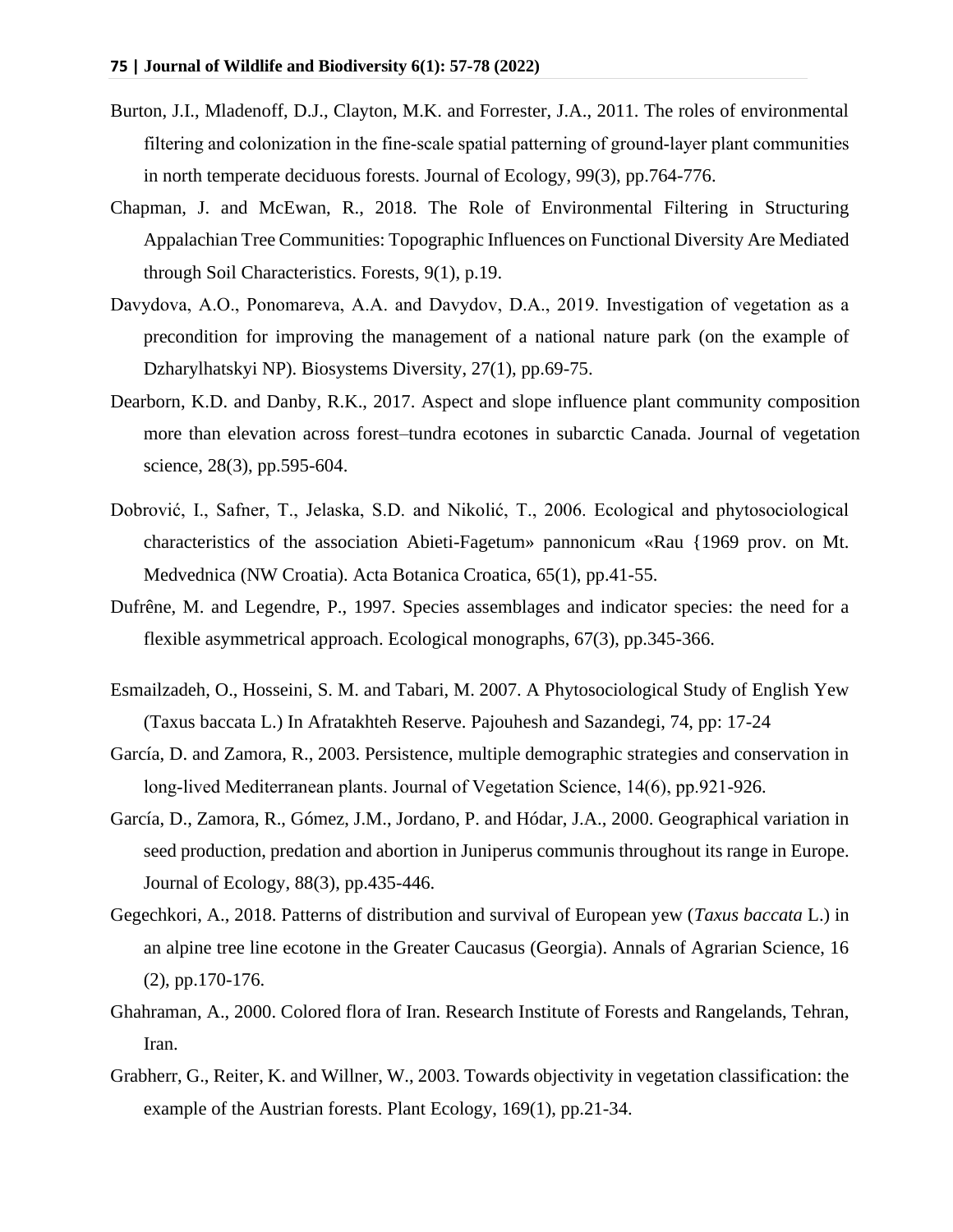- Greenacre, M., 2000. Correspondence analysis of square asymmetric matrices. Journal of the Royal Statistical Society: Series C (Applied Statistics), 49(3), pp.297-310.
- He, M. Z., Zheng, J. G., Li, X. R. and Qian, Y. L. 2007. Environmental factors affecting vegetation composition in the Alxa Plateau, China. Journal of Arid Environments 69 (3), pp. 473-489.
- Heydari, M., Faramarzi, M. and Pothier, D., 2016. Post-fire recovery of herbaceous species composition and diversity, and soil quality indicators one year after wildfire in a semi-arid oak woodland. Ecological Engineering, 94, pp.688-697.
- Heydari, M., Prévosto, B., Abdi, T., Mirzaei, J., Mirab-Balou, M., Rostami, N., Khosravi, M. and Pothier, D., 2017. Establishment of oak seedlings in historically disturbed sites: Regeneration success as a function of stand structure and soil characteristics. Ecological Engineering, 107, pp.172-182.
- Hill, M.O. and Gauch, H.G., 1980. Detrended correspondence analysis: an improved ordination technique. In Classification and ordination (pp. 47-58). Springer, Dordrecht.
- Keunecke, D., Hering, S. and Niemz, P., 2008. Three-dimensional elastic behaviour of common yew and Norway spruce. Wood science and technology, 42(8), pp.633-647.
- Kim, M.H., Park, C.M. and Jang, K.K., 2016. An analysis of correlation between Pinus thunbergii forests and soil conditions by TWINSPAN and CCA ordination in west coast of South Korea. Journal of the Korea Society of Environmental Restoration Technology, 19(1), pp.45-59.
- Kirkpatrick, J.B., Green, K., Bridle, K.L. and Venn, S.E., 2014. Patterns of variation in Australian alpine soils and their relationships to parent material, vegetation formation, climate and topography. Catena, 121, pp.186-194.
- Kooch, Y., Hosseini, S.M., Scharenbroch, B.C., Hojjati, S.M. and Mohammadi, J., 2015. Pedodiversity in the Caspian forests of Iran. Geoderma Regional, 5, pp.4-14.
- Lavorel, S. and Garnier, É., 2002. Predicting changes in community composition and ecosystem functioning from plant traits: revisiting the Holy Grail. Functional ecology, 16(5), pp.545-556.
- Lötter, M., Mucina, L. and Witkowski, E., 2013. The classification conundrum: species fidelity as leading criterion in search of a rigorous method to classify a complex forest data set. Community Ecology, 14(1), pp.121-132.
- Marvie-Mohadjer, M.R., 2006. Silviculture. University of Tehran Press, Tehran, Iran,pp. 387.
- McCune, B. and Mefford, M.J., 1999. PC-ORD: multivariate analysis of ecological data; Version 4 for Windows;[User's Guide]. MjM software design.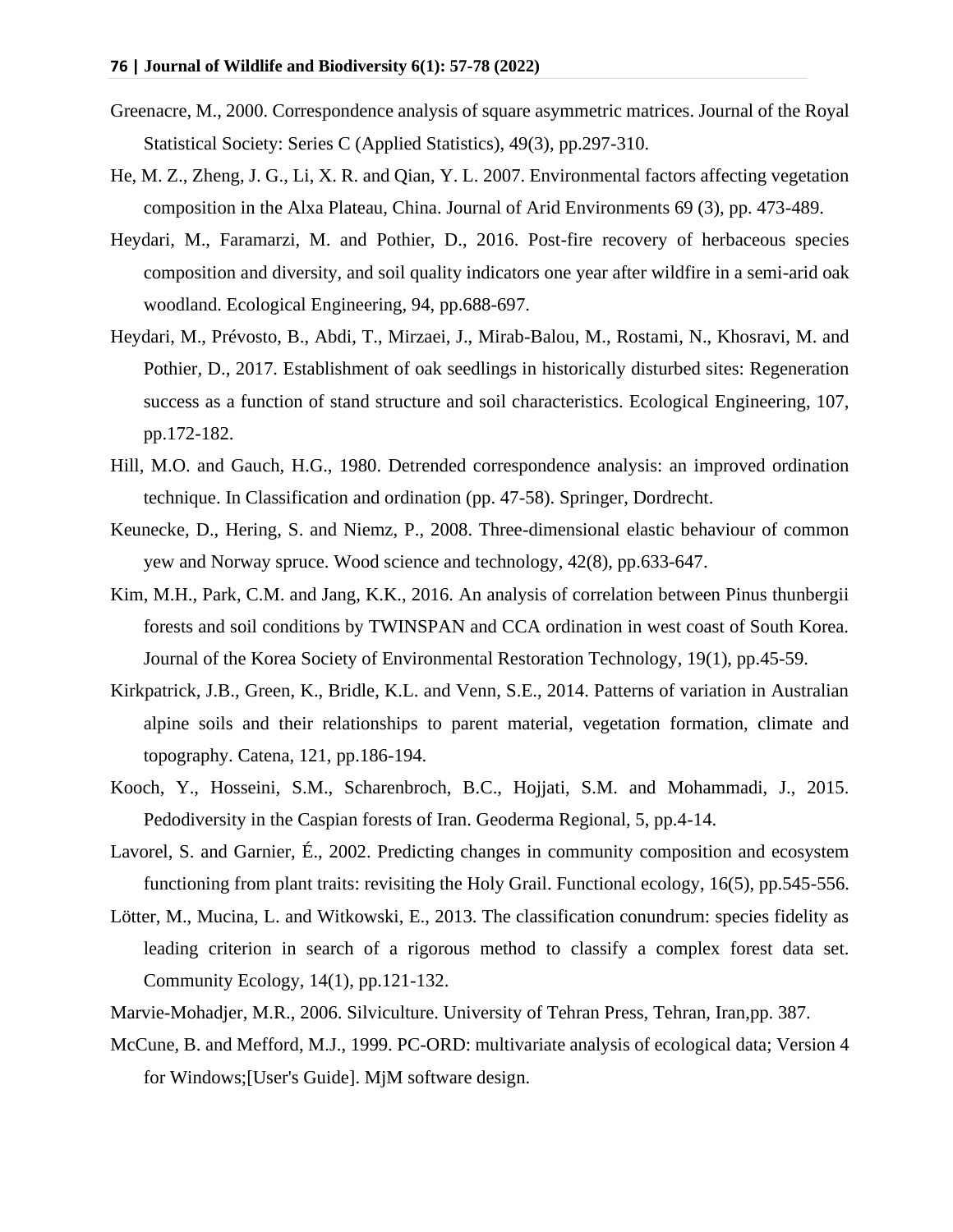- Mirzaei, J., Heydari, M. and Bernard, P., 2017. Effects of vegetation patterns and environmental factors on woody regeneration in semi-arid oak-dominated forests of western Iran. Journal of Arid Land, 9(3), pp.368-378.
- Moghimian, N., Habashi, H. and Kooch, Y., 2013. Influence of windthrow events on soil carbon sequestration and fertility status at local scales-A case study in Hyrcanian forest. European Journal of Experimental Biology, 3(3), pp.160-167.
- Mueller-Dombois, D. and Ellenberg, H., 1974. Aims and methods of vegetation ecology. Wiley.
- Naqinezhad, A., Bahari, S.H., Gholizadeh, H., Esmaeili, R., Hamzeh'ee, B., Djamali, M. and Moradi, H., 2012. A phytosociological survey of two lowland Caspian (Hyrcanian) remnant forests, Northern Iran, for validation of some forest syntaxa. Phytol Balc, 18(2), pp.173-186.
- Nelson, D.W. and Sommers, L., 1982. Total carbon, organic carbon, and organic matter 1. Methods of soil analysis. Part 2. Chemical and microbiological properties, (methodsofsoilan2), pp.539- 579.
- Pejman, P., Majid, H. and Sadeghzadeh, H.M.H., 2018. Gap characteristics under oriental beech forest development stages in Kelardasht forests, northern Iran. Journal of Forest Science, 64(2), pp.59-65.
- Pielech, R., Anioł-Kwiatkowska, J. and Szczęśniak, E., 2015. Landscape-scale factors driving plant species composition in mountain streamside and spring riparian forests. Forest Ecology and Management, 347, pp.217-227.
- Rechinger, K. H. (ed.) 1963-2010. Flora Iranica, 1-178. Akademsiche Druck- u. Verlagsanstalt und Naturhistorisches Museum Wien. Graz & Wien.
- Roleček, J., Tichý, L., Zelený, D. and Chytrý, M., 2009. Modified TWINSPAN classification in which the hierarchy respects cluster heterogeneity. Journal of Vegetation science, 20(4), pp.596-602.
- Sagheb-Talebi, K., Pourhashemi, M. and Sajedi, T., 2014. Forests of Iran: A Treasure from the Past, a Hope for the Future. Springer.
- Sieben, E.J.J., Collins, N.B., Mtshali, H. and Venter, C.E., 2016. The vegetation of inland wetlands with salt-tolerant vegetation in South Africa: description, classification and explanatory environmental factors. South African journal of botany, 104, pp.199-207.
- Świerkosz, K., Reczyńska, K. and Boublík, K., 2014. Variability of Abies alba-dominated forests in Central Europe. Central European Journal of Biology, 9(5), pp.495-518.